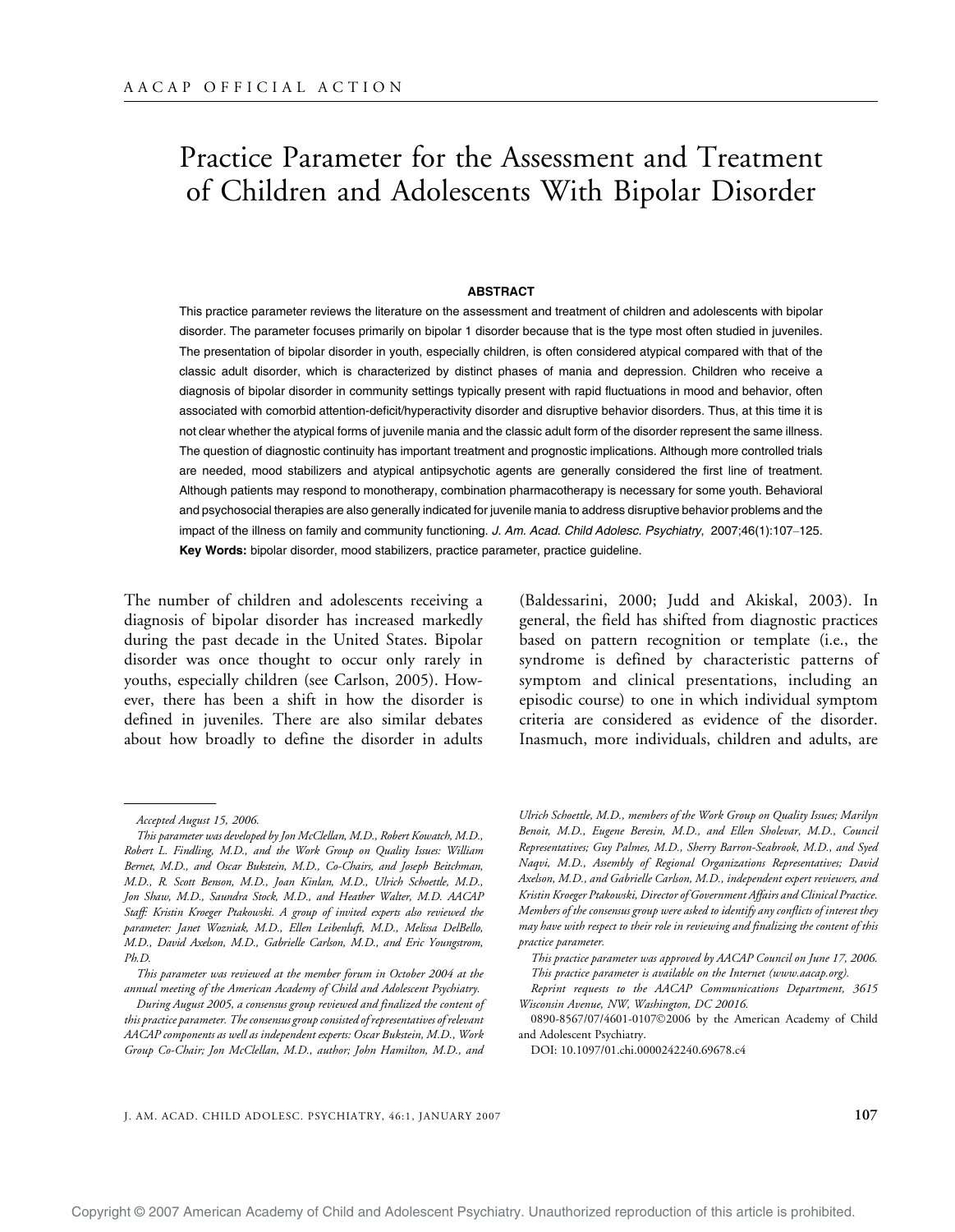characterized as having subthreshold or "atypical cases" based on periods of elated, expansive, or irritable mood (Carlson, 2005). This atypical but common presentation of mania in children appears to be caused by developmental differences in manic symptom expression and the evolving picture of this disorder in children.

Although current DSM-IV-TR nosology does not distinguish age-specific criteria for bipolar disorder (American Psychiatric Association, 2000), the patterns of illness and symptom definition described in children often vary from the classic description of the disorder in adults (i.e., a cyclical illness characterized by distinct phases of mania and depression). Youths in community settings who present with outbursts of mood lability, irritability, reckless behavior, and aggression are now receiving a diagnosis of bipolar disorder. Published reports of juvenile mania describe either youths with a pattern of illness of very rapid, brief, recurrent episodes lasting hours to a few days (Geller et al., 2000, 2004) or youths with chronic mania, including those with mania as their baseline functioning (Wozniak et al., 1995). Thus, whether these presentations are bipolar disorder and/or represent the same condition classically described in adults has become an area of controversy and scientific debate (Pavuluri et al., 2005). The continuity of juvenile mania with the classic adult disorder has important clinical implications because assumptions about the diagnosis lead to treatment decisions based primarily on the adult literature. There are also implications for etiological research, genetic counseling, and family educational interventions because all of these areas often assume continuity of the disorder.

This parameter does not attempt to resolve this debate. Only continued research will accomplish that goal. The intent of the parameter is to describe what is known of the disorder in juveniles, where areas of controversy lie, and what constitutes acceptable practices and appropriate care.

# **METHODOLOGY**

The literature review process was performed using the National Library of Medicine database. Key words included adolescents, children, and bipolar disorder, with supplemental searches to address other relevant topics (e.g., specific medications). The Medline search was

updated several times, most recently in January 2005. This process identified several hundred abstracts. Relevant papers identified through this process were reviewed in detail. Pertinent books and review articles were also used. Finally, the authors drew from their own work in this area. Experts in the field were also consulted. Their comments, including additions and clarifications of the literature review, were incorporated into the parameter. An asterisk in the reference section notes key articles from which recommendations were primarily based.

# DEFINITIONS

The following definitions are derived from DSM-IV-TR unless otherwise specified:

Bipolar I disorder: Bipolar I disorder requires the occurrence of a manic (or mixed) episode with duration of at least 7 days, unless hospitalization is required. Episodes of depression are not required, but most patients experience major or minor episodes of depression during their life span. In comparison, the ICD-10 (World Health Organization, 1992), the diagnostic system used by much of the world, describes bipolar I disorder as an episodic illness with bouts of mania and depression and requires that manic episodes last 1 week or more. Both DSM-IV-TR and ICD-10 stipulate that the episodes represent a significant departure from the individual`s baseline function and note that the typical age at onset is young adulthood. Thus, these definitions are consistent with the classic conceptualization of the disorder. The definition of mania is a critical issue in the pediatric literature. Many of the published studies used DSM-III-R criteria, which did not specify duration criteria for mania. Therefore, brief outbursts of manic-like symptoms could be classified as mania.

Mixed episode: A period lasting 7 days or more in which symptoms for both a manic and depressive episode are met.

Bipolar II disorder: This illness requires periods of major depression and hypomania (episodes lasting at least 4 days) but no full manic or mixed manic episodes.

Rapid cycling: The occurrence of at least four mood episodes in 1 year. Per DSM-IV-TR, rapid cycling episodes still must meet the prerequisite duration criteria (e.g., 7 days for a manic episode). Note that this definition is different from that used in some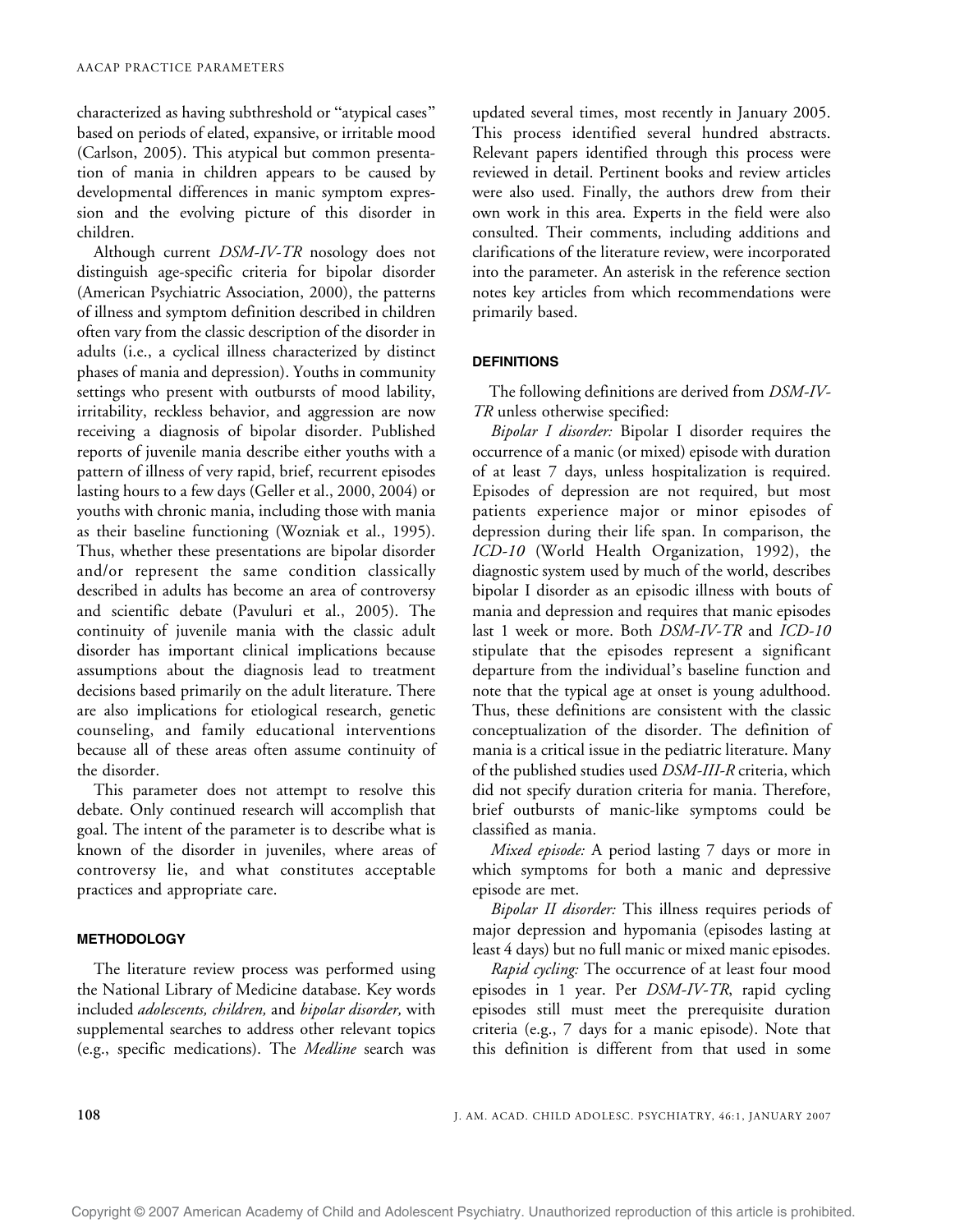published studies of youths, in which cycling refers to mood changes within an episode (Geller et al., 2004).

Bipolar disorder not otherwise specified (NOS): This term is used for cases that do not meet full criteria for other bipolar diagnoses. This term also has been recommended to describe the large number of youths who receive a diagnosis of bipolar disorder who do not have the classic adult presentation (NIMH, 2001).

Definitions currently used in the juvenile bipolar literature, but not provided in DSM-IV-TR, include the following:

Ultrarapid cycling: Ultrarapid cycling refers to brief, frequent manic episodes lasting hours to days, but less than the 4-day prerequisite for hypomania. Geller et al. (2000) define ultrarapid cycling as having 5 to 364 cycles per year.

Ultradian cycling: Ultradian cycling refers to repeated brief (minutes to hours) cycles that occur daily. Geller et al. (2000) use the definition of greater than 365 cycles per year.

These terms were originally proposed by Kramlinger and Post (1996) to describe a small number of adult patients with rapid mood shifts, but they have not been adopted as part of DSM-IV-TR. The use of different descriptors makes it difficult to compare descriptions of adult and juvenile cases.

#### HISTORICAL REVIEW

Kraepelin (1921) observed that mania occurred rarely in children and that the onset of first episodes increased significantly after puberty. However, earlyonset mania generally went unrecognized in the first part of the 20th century. Although Anthony and Scott (1960) reported cases of manic-depressive psychosis in children, the clinical bias that mania did not occur in youths persisted until large-scale studies of bipolar adults found that approximately one fifth of cases retrospectively had evidence of the illness before age 19 years (Carlson et al., 1977; Joyce, 1984; Loranger and Levine, 1978). Even though many adults with bipolar disorder describe the onset of mood symptoms during childhood (Lish et al., 1994; Perlis et al., 2004), the presenting symptoms are most often depression and hyperactivity, with episodes of mania developing later.

Historically, diagnostic confusion between schizophrenia and bipolar disorder led to misdiagnosis in adolescents. Mania during adolescence often presents with psychosis (McGlashan, 1988). Carlson and Strober (1978) reported that bipolar disorder in six adolescents was originally misdiagnosed as schizophrenia, a diagnostic tendency noted in subsequent studies (Bashir et al., 1987; Joyce, 1984; McClellan et al., 1993; Werry et al., 1991). This problem appears to be less of an issue given better adherence to DSM criteria (Carlson et al., 1994; Schwartz et al., 2000).

Although historically considered rare, childhoodonset bipolar disorder is now being diagnosed much more commonly, including in preschoolchildren (Wilens et al., 2003). This remains an area of controversy (NIMH, 2001), as discussed in greater detail below.

# **EPIDEMIOLOGY**

The estimated lifetime prevalence of bipolar I disorder in the general population ranges from 0.4% to 1.6%, with  $\approx 0.5\%$  having bipolar II (American Psychiatric Association, 2000). The National Comorbidity Survey Replication study found the combined prevalence of bipolar I and II disorders to be 2.6% (Kessler et al., 2005). However, some studies of adults suggest rates as high as  $\approx 6\%$  when including subthreshold or "spectrum" cases (Judd and Akiskal, 2003). Epidemiological surveys of childhood psychiatric disorders have generally not addressed the illness (Costello, 1989). In a study of predominantly rural youths, ages 9, 11, and 13 years, no cases of mania were found (Costello et al., 1996). A community school survey of older adolescents  $(14-18$  years) found the lifetime prevalence rate to be  $\approx$ 1% (Lewinsohn et al., 1995), although only 0.1% had mania. Most of the identified cases had hypothymia or cyclothymia. An additional 5.7% had subthreshold symptomatology. Carlson and Kashani (1988), in an epidemiological survey of 14 to 16-year-old youth, found that the estimated lifetime prevalence of mania was 0.6%. Rates rose to 13.3% depending on whether duration and severity criteria were accounted for. Although overall bipolar disorder affects both sexes equally, early-onset cases are predominantly male, especially in cases with onset before age 13 years.

Historically, large surveys of adults with bipolar disorder noted that onset before age 10 years occurred in only 0.3% to 0.5% of patients (Goodwin and Jamison, 1990; Kraepelin, 1921; Loranger and Levine,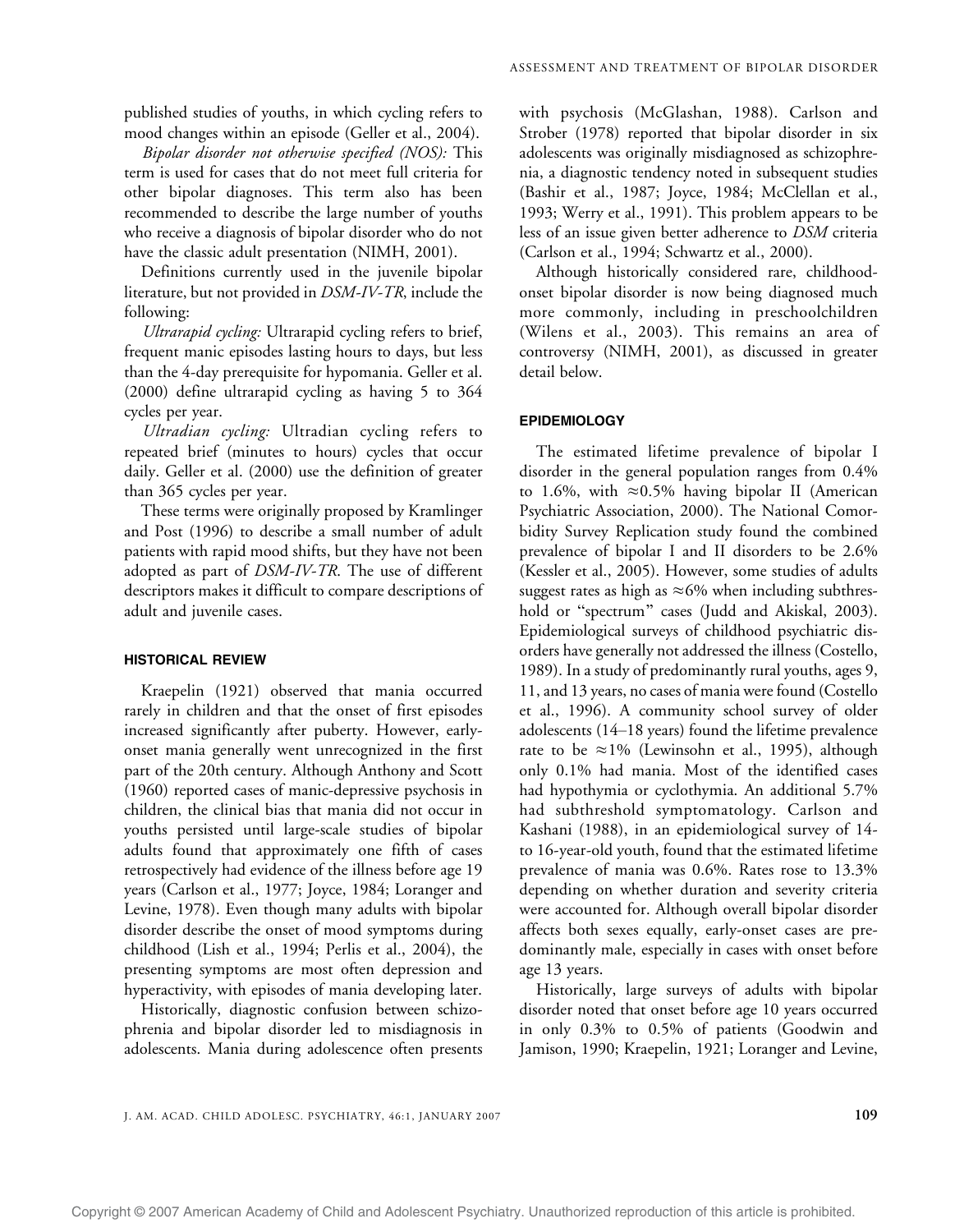1978), leading to the assumption that childhood-onset bipolar disorder was rare. However, subsequent surveys of adults with the disorder (Lish et al., 1994; Perlis et al., 2004) note that a large proportion describe mood symptoms (most often depression) beginning in childhood. As the definition of bipolarity has broadened in both juveniles and adults, some experts suggest that the disorder may be as prevalent as 1% in youths (Geller and Luby, 1997).

# RISK FACTORS

In the adult literature, twin, adoption, and family history studies support a strong genetic component, with a four- to sixfold increased risk of disorder in firstdegree relatives of affected individuals (Nurnberger and Foroud, 2000). The degree of familiality appears even higher in early-onset, highly comorbid cases (Faraone et al., 2003). More studies are needed, including those that examine the offspring of parents with other psychiatric illnesses (e.g., substance abuse, major depression), to assess specificity.

Dysthymic, cyclothymic, or hyperthymic (irritable, driven) temperaments may presage eventual bipolar disorder (Akiskal, 1995). Offspring of parents with bipolar disorder display more symptoms suggestive of risk for the disorder than those of normal controls, including mood lability, anxiety, attention difficulties, hyperarousal, depression, somatic complaints, and school problems (Chang et al., 2003; Egeland et al., 2003). Egeland et al. (2003) noted that these symptoms presented in an episodic pattern, consistent with the classic adult presentation, but in contrast to other reports of bipolarity in children.

Premorbid psychiatric problems are common in early-onset bipolar disorder, especially difficulties with disruptive behavior disorders, irritability, and behavioral dyscontrol (Carlson, 1990; Fergus et al., 2003; Geller et al., 2002a; McClellan et al., 2003; Werry et al., 1991; Wozniak et al., 1995). Premorbid history may vary by age at onset. Rates of prior disruptive behavior disorders vary in studies of teenagers with bipolar disorder, with some youths having normal premorbid histories (Kafantaris et al., 1998; Kutcher et al., 1998; McClellan et al., 2003), whereas most childhood cases are associated with attention-deficit/ hyperactivity disorder (ADHD; Findling et al. 2001; Geller et al., 2002a; Wozniak et al., 1995). The

estimated rate of childhood hyperactivity in adults with bipolar disorder is approximately 10% to 20% (Carlson et al., 2000a, Nierenberg et al., 2005; Winokur et al., 1993). Although many children with bipolar disorder have histories of disruptive behavior disorders, the reverse is not necessarily true. Followup studies of youths with ADHD have not shown that they have an increased rate of classic bipolar disorder as adults (Carlson et al., 2000b; Mannuzza et al., 1998; Weiss et al., 1985).

Premorbid anxiety and dysphoria are also common, including in those whose first mood episode is a depressive disorder. Approximately 20% of youths with major depression go on to experience manic episodes by adulthood (Geller et al., 1994, 2001; Kovacs, 1996; Rao et al., 1995; Strober and Carlson, 1982). Similar to findings in adults, factors that predict the eventual development of mania in depressed children and adolescents include (1) a depressive episode characterized by rapid onset, psychomotor retardation, and psychotic features; (2) a family history of affective disorders, especially bipolar disorder; and (3) a history of mania or hypomania after treatment with antidepressants (Strober and Carlson, 1982). Youths with psychotic depression are presumed to be at greater risk for switching to mania with antidepressant therapy, although not all studies have found this (DelBello et al., 2003).

# CLINICAL PRESENTATION

In adults, the disorder is considered to be cyclical in nature, with episodes of illness representing a significant departure from an individual`s baseline functioning and mental status examination (Goodwin and Jamison 1990; World Health Organization, 1992). Mood changes characteristic of mania include marked euphoria, grandiosity, and irritability, with associated racing thoughts, increased psychomotor activity, and mood lability (Cassidy and Carroll, 2001). Paranoia, confusion, and/or florid psychosis may also be present. Marked sleep disturbance is a hallmark sign. Significant depressive symptoms may precede, occur conjointly (mixed episodes), or follow those of mania within the same episode. Depressive episodes in adults with bipolar disorder are typically characterized by psychomotor retardation and hypersomnia, significant suicide attempts, and often psychotic symptoms (Goodwin and Jamison, 1990). Severe cases may progress to catatonia.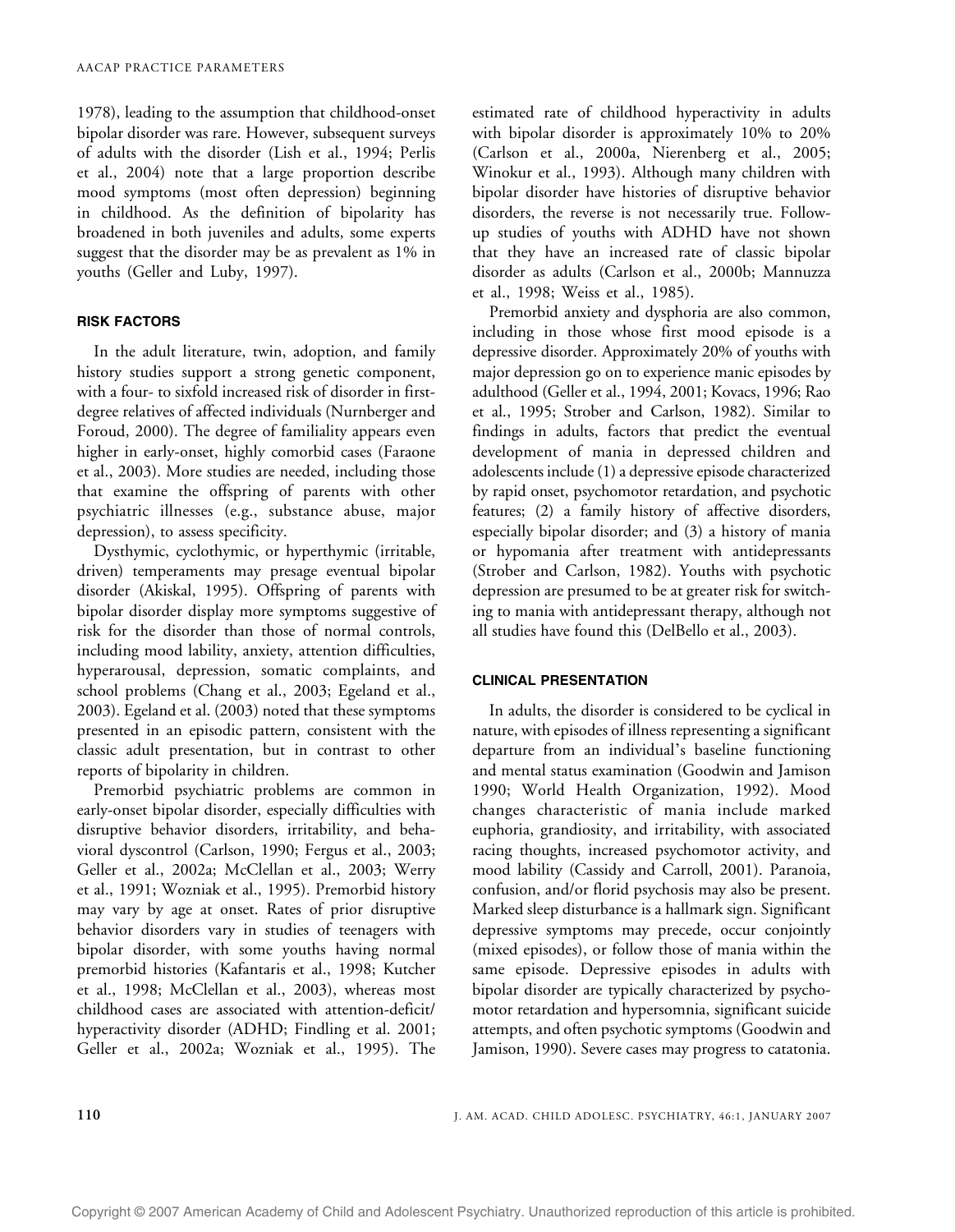Mania in adolescents is frequently associated with psychotic symptoms, markedly labile moods, and/or mixed manic and depressive features (Pavuluri et al., 2004a,b,c,d, 2005). The early course of bipolar disorder in adolescents appears to be more chronic and refractory to treatment than adult onset (Perlis et al., 2004), whereas the long-term prognosis is either similar to that of adults (Carlson et al., 1977; McClellan et al., 1993; McGlashan, 1988; Werry et al., 1991) or worse (Carter et al., 2003). Comorbidity predicts functional impairment, whereas age at onset predicts duration of episodes (Carlson et al., 2000a, 2002). Jairam et al. (2004) found that 96% of subjects ( $n = 25$ ) with juvenile mania (onset <16 years) recovered from their index episode, but that 64% relapsed after a mean period of 18 months despite ongoing mood stabilizer therapy. McClellan et al. (1999), in a comparison study of youths, primarily young adolescents, with early-onset psychotic disorders (onset <18 years), found that subjects with bipolar disorder tended to have a cyclical course similar to reports in adults.

Juvenile mania, especially in younger children, often is characterized by symptom presentations and patterns of illness that vary from the classic descriptions of bipolar disorder in adults (Bowring and Kovacs, 1992). Changes in mood, energy levels, and behavior are often markedly labile and erratic rather than persistent. Irritability, belligerence, and mixed manic-depressive features are more common than euphoria. High rates of comorbid disruptive disorders are commonly found. Studies vary somewhat in their descriptions of earlyonset cases. Findling et al. (2001) found that bipolar disorder in both children and adolescents is cyclical, had high rates of rapid cycling, and had low rates of 3interepisode recovery. In a series of studies by Biederman and colleagues (Biederman et al., 2004a,b; Wozniak et al., 1995), children with juvenile mania most often present with mixed episodes (primarily irritability and explosiveness), with chronic impairment, including some patients for whom the illness represents their baseline functioning. Children with bipolar depression present with both anger and dysphoria and are more likely to have comorbid conduct, anxiety, and substance abuse problems than youths with unipolar depression (Wozniak et al., 2004).

Geller et al. (2000, 2002a, 2004) published a series of reports examining bipolar disorder in children. This group has characterized a prepubertal and earlyadolescent bipolar disorder (PEA-BP) phenotype for this research study, with the development of a structured diagnostic interview to identify cases (Geller et al., 2000, 2002a). Using the investigators` criteria that require the presence of elation and grandiosity, a cycle of manic symptoms may be as short as 4 hours, with at least one cycle daily for 2 weeks defined as meeting DSM-IV criteria for mania. Of the youths with PEA-BP, 10% had ultrarapid cycling and 77% had ultradian cycling (Geller et al., 2000). On average, the youths were described as having  $3.7 \pm 2.1$  cycles per day (Geller et al., 2002a). The average age at onset was  $7.3 \pm$ 3.5 years, with a duration of episode of  $3.6 \pm 2.5$  years (an episode is defined as the duration of the illness, which differs from the adult literature convention; Geller et al., 2000). There was also a high rate of comorbid ADHD and other disruptive behavior disorders (Tillman et al., 2003). This sample, with chronic continuous rapid cycling, long durations of episodes, and a high rate of ADHD, may be similar to youths described by Wozniak et al. (1995) as having chronic baseline mania. The PEA-BP phenotype has been reported to be reliable, with stability over followup assessments at 6 months and 1, 2, and 4 years (Geller et al., 2001a, 2002b, 2004). Unfortunately, there were high rates of chronicity and relapse during the 4-year follow-up period despite community treatment (Geller et al., 2002b). Low ratings of maternal warmth predicted a shorter time to relapse, whereas psychosis was associated with greater chronicity (Geller et al., 2004). Participation in community treatment (including mood stabilizers) did not appear to improve outcome at year 2 (Geller et al., 2002b). Symptoms of mania and hypomania persisted in this sample over a 4-year period. However, this study does not resolve the questions as to whether these children will develop more classic bipolar disorder, continue to demonstrate atypical presentations, and/or develop other psychiatric disorders.

# DIAGNOSTIC CONTROVERSY

The debate and controversy over juvenile bipolar disorder are not whether there are a significant number of youths who are explosive, dysregulated, and emotionally labile or whether these youths suffer significant impairment or are at risk for a variety of adverse outcomes, including substance abuse. These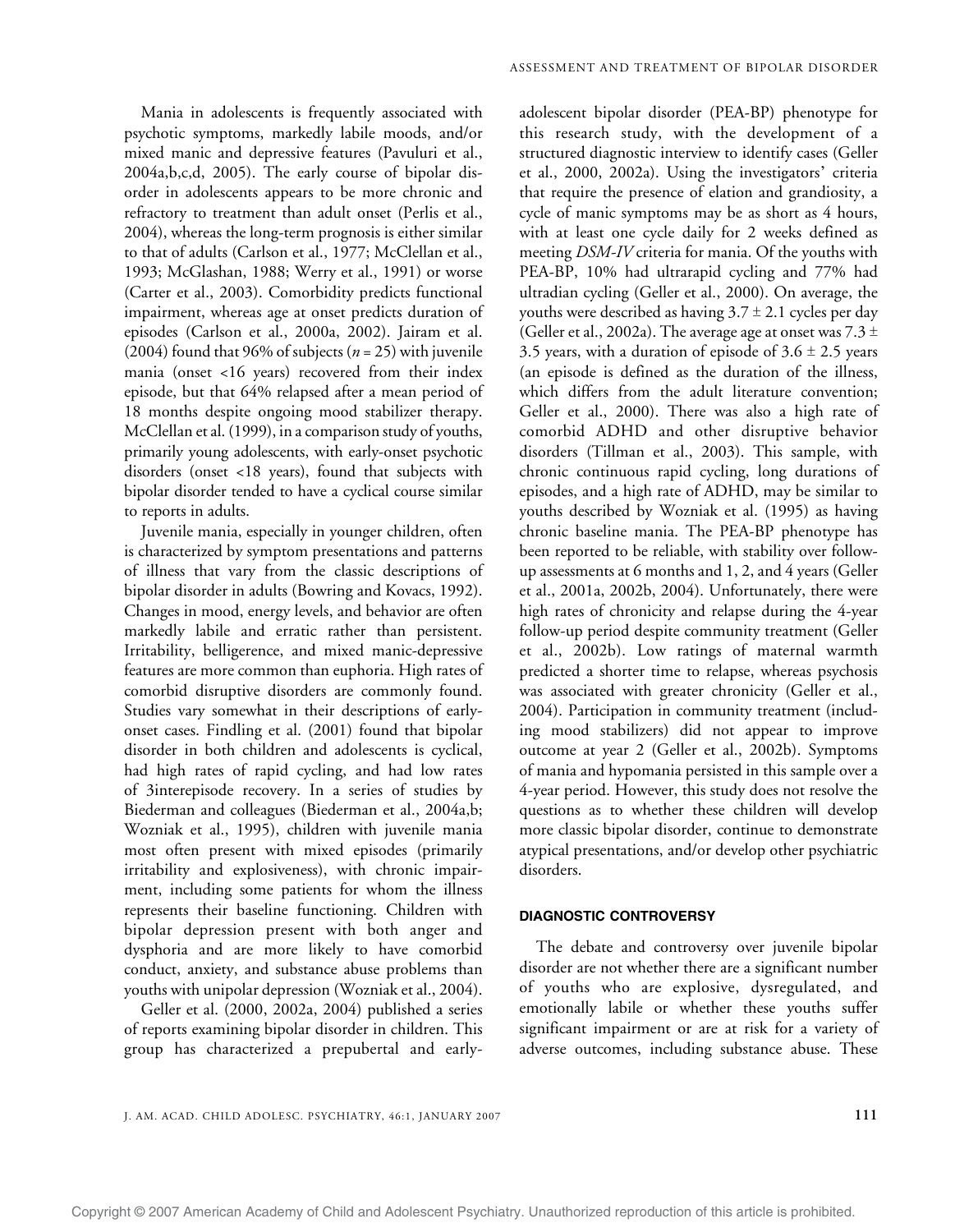difficulties and concerns are commonplace, especially in community mental health settings and systems of care that deal with at-risk youths (e.g., juvenile justice, foster care). The debate is whether these problems in youths are best characterized as bipolar disorder and, more important, whether juvenile mania is the same illness as that classically described in adults (Kent and Craddock 2003; Kim and Miklowitz, 2002; Leibenluft et al., 2003; McClellan, 2005). Mood dysregulation in children and adolescents is often associated with features of borderline personality disorder (McClellan and Hamilton, 2006). This raises questions of diagnostic specificity and the overlap between mood and personality disorders, while also generating concerns regarding the validity of personality disorder diagnoses in youths. A related debate occurs in the adult literature, in which "bipolarity" overlaps with a broad array of mood and anxiety problems, including difficulties attributed to personality disorders or substance abuse (see Baldessarini, 2000).

Reports of juvenile mania challenge several preexisting notions about the classic descriptions of the illness in adults. Differences in symptom presentation and pattern of illness raise questions of diagnostic continuity. Rather than being a cyclical disorder with an acute onset of clearly demarcated phases of mania and/or depression, bipolar disorder typically presents in youths as chronic difficulties regulating their moods, emotions, and behavior. Such outbursts are erratic and explosive, often lasting just minutes to hours and yet represent fairly stable baseline patterns of response to stress, conflict, or interpersonal negotiations (thus the description of chronic mania by Wozniak et al. [1995] or the description of long duration of episode and lack of remission by Geller et al. [2004]). Furthermore, a marked reduction in the need for sleep is considered a pathognomonic sign of mania in adults (American Psychiatric Association, 1994; Goodwin and Jamison, 1990), whereas in published studies of juvenile mania, only *e*50% of cases had sleep disturbance (Biederman et al., 1998; Geller et al., 1999).

Another challenge is reconciling the noted high rates of juvenile mania described in some samples with the apparently contradictory adult epidemiological findings. In the general population, the overall prevalence is  $\approx$  1%, with rates increasing with age. The peak ages at onset range from 15 to 30 years (American Psychiatric Association, 2000). However, the early-onset bipolar literature suggests that perhaps 1% of youths have the illness, based presumably on the percentage of children with ADHD who receive a diagnosis of juvenile mania (Geller and Luby, 1997). Thus, these two rates are basically the same, which is counterintuitive because bipolar disorder is generally considered a lifelong condition and thus the rates should increase over time. The apparent discrepancies between the adult and child prevalence literature could be caused by several factors: the age at onset has shifted markedly downward (or the ability to recognize the illness earlier has improved), the adult prevalence rates are grossly underestimated, and/or the overall prevalence of the disorder is increasing at a remarkable rate. Conversely, these findings may imply that some children diagnosed with bipolar disorder do not have the same illness that is classically described in adults.

Other factors to consider when evaluating whether bipolar disorder in children and adolescents represents the same entity as in adults includes evidence of heritability and whether the early-onset form eventually evolves into the more classic adult presentation. Faraone et al. (1997) found that youths with juvenile mania have increased family histories of bipolar disorder. However, this study also found higher than expected rates of bipolar disorder in relatives of controls, raising questions about the specificity of how the diagnosis is being applied (see Klein et al., 1998). With regard to long-term outcome, although symptoms of early-onset bipolar disorder appear stable over time (Biederman et al., 2004b; Geller et al., 2004), juvenile mania has not yet been shown to progress into the classic adult disorder. Furthermore, because early childhood problems with ADHD and conduct problems also tend to persist long term (Shaw et al., 2005), it is not clear whether outcomes are attributable to the early-onset bipolar disorder versus its associated comorbidities.

Lewinsohn et al. (2000) found that bipolar disorder during later adolescence predicted continuity of the disorder at age 24 years. However, subsyndromal cases, which may include youths otherwise characterized as bipolar disorder NOS, had an increase in psychopathology and adverse outcomes as young adults, but not an increase in bipolar disorder. Both the bipolar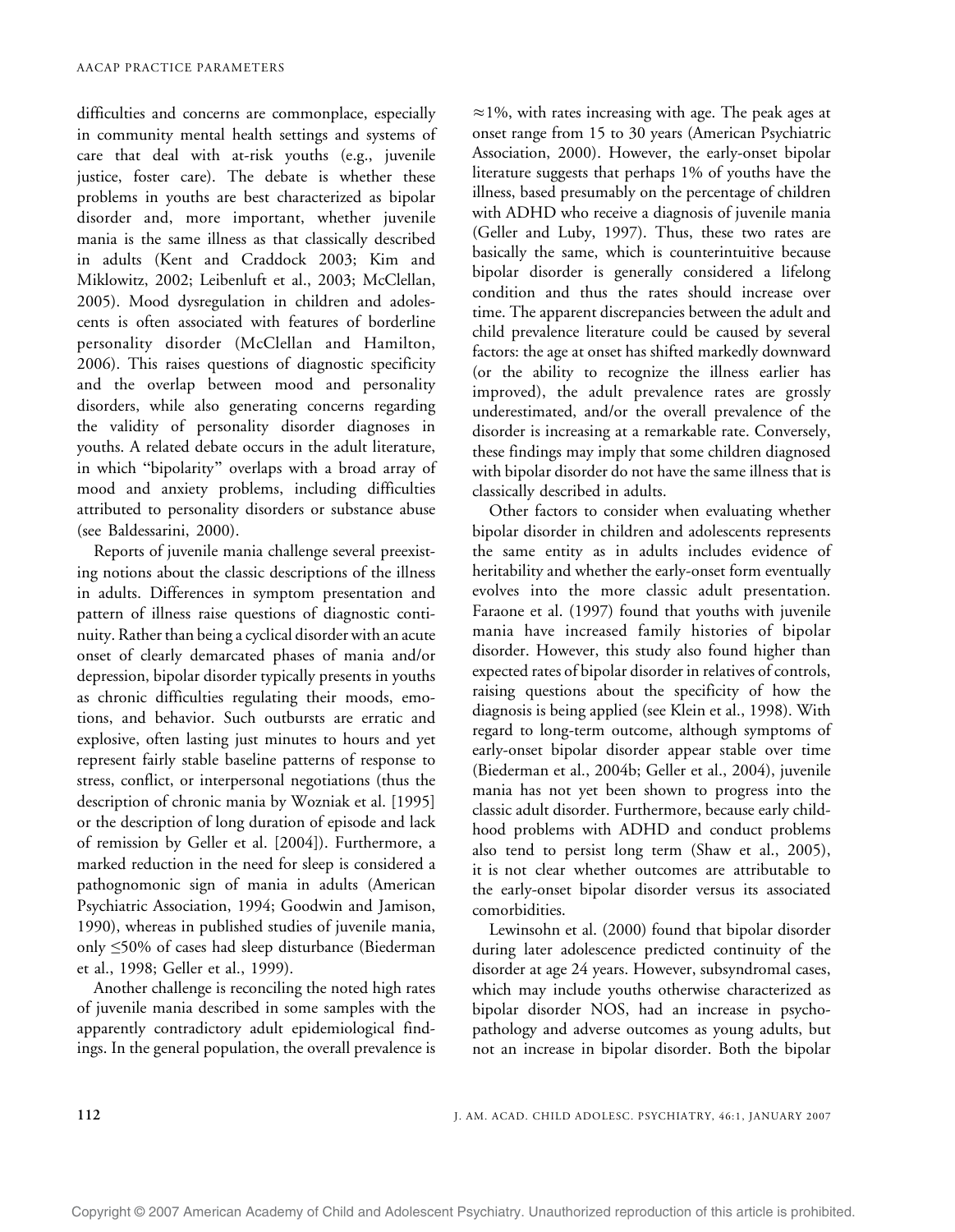and subsyndromal cases had an increased risk of antisocial and borderline personality symptoms. Hazell et al. (2003), in a 6-year follow-up study, found that manic symptoms in boys with ADHD did not persist, nor did they evolve into DSM-IV-defined bipolar disorder. Studies that did find continuity (Carlson, 1990; Jairam et al., 2004; McClellan et al., 1993, 1999; McGlashan, 1988; Werry et al., 1991) used the classic adult definition of the illness and thus likely did not include cases more recently described as juvenile mania.

This debate is driven in part by a fundamental dilemma inherent to child and adolescent psychiatry: how to extrapolate adult diagnostic criteria for use with children and adolescents. DSM criteria for mania specify that the distinct periods of elevated mood may include irritability. Therefore, how do clinicians distinguish irritable mania from more commonplace anger problems, especially given the high rate of comorbidity with disruptive behavior disorders? Hallmark manic symptoms of grandiosity, psychomotor agitation, and reckless behavior must be differentiated from those of other more common childhood disorders such as hyperactivity, irritability, dangerous play, and inappropriate sexualized activity, as well as from the normal childhood phenomena of boasting, imaginary play, overactivity, and youthful indiscretions. To address these concerns, Geller et al. (2002a) required that either elation or grandiosity occur but did not specify how long these symptoms had to persist to be rated as significantly abnormal. Although the investigators provided examples of elated or grandiose symptoms suggestive of childhood mania (Geller et al., 2002a), the descriptions still raise questions. Many behaviors characterized as elation (excessive silliness and giggling) or grandiosity (a child saying it is not wrong for him to steal after getting caught, a child believing he or she can grow up to be a famous athlete even though he or she is not good at sports) are commonplace among youths with disruptive behavior problems (Harrington and Myatt, 2003). The lack of a gold standard, independent of diagnostic criteria, for confirming a diagnosis remains the major challenge. This is a problem for all psychiatric research because ultimately the application of diagnostic criteria is dependent on the clinician`s or investigator`s views as to what constitutes a symptom (see McClellan and Werry, 2000 for a more extensive review of these issues).

Although some studies have attempted to validate the diagnosis by examining other diagnostic tools (e.g., symptom rating scales), these measures generally assess the same types of symptoms and therefore may not be truly independent. For example, juvenile mania is proposed to have a specific profile on the Child Behavior Checklist, with elevations in scales for inattention/hyperactivity, depression/anxiety, and aggression (Mick et al., 2003). However, it is questionable whether this represents a unique profile versus a greater severity of psychopathology across multiple domains (Youngstrom et al., 2005a,b). Poor rates of agreement are found among reports of manic symptoms made by children, parents, and teachers (Thuppal et al., 2002). Parent report appears to be more useful than teacher or youth report for discriminating cases (Youngstrom et al., 2004). Children for whom there is good agreement between parents and teachers regarding manic symptoms are more likely to have a complicated, refractory course of illness (Carlson and Youngstrom, 2003). Manic symptoms may be nonspecific markers for emotionality and severity rather than true indicators of a classic manic disorder (Carlson et al., 1998; Hazell et al., 2003; Thuppal et al., 2002).

Finally, this debate raises important issues regarding the implications of labeling children with a major psychiatric disorder, especially one that warrants treatment with aggressive pharmacotherapy. This is especially pertinent given the recent public concerns about the increasing use of psychotropic agents in youths, including preschoolchildren (Zito et al., 2000). Anecdotally, the diagnosis of bipolar disorder is now being applied to very young children. In a survey of members of the Child and Adolescent Bipolar Foundation, 24% of the respondents' affected children ( $n =$ 854) were between the ages of 1 and 8 years (Hellander, 2002). Wilens et al. (2003) noted that 26% of preschoolchildren with ADHD have bipolar disorder, a rate significantly higher than that found in their comparison school-age sample. Others (Dilsaver and Akiskal, 2004; Scheffer and Niskala Apps, 2004) have also described bipolar disorder in preschoolers, whereas Speltz et al. (1999) found no cases using similar diagnostic methodologies in a sample referred for disruptive behavior disorders. Reports of very early onset bipolar disorder raise questions about the applicability and developmental appropriateness of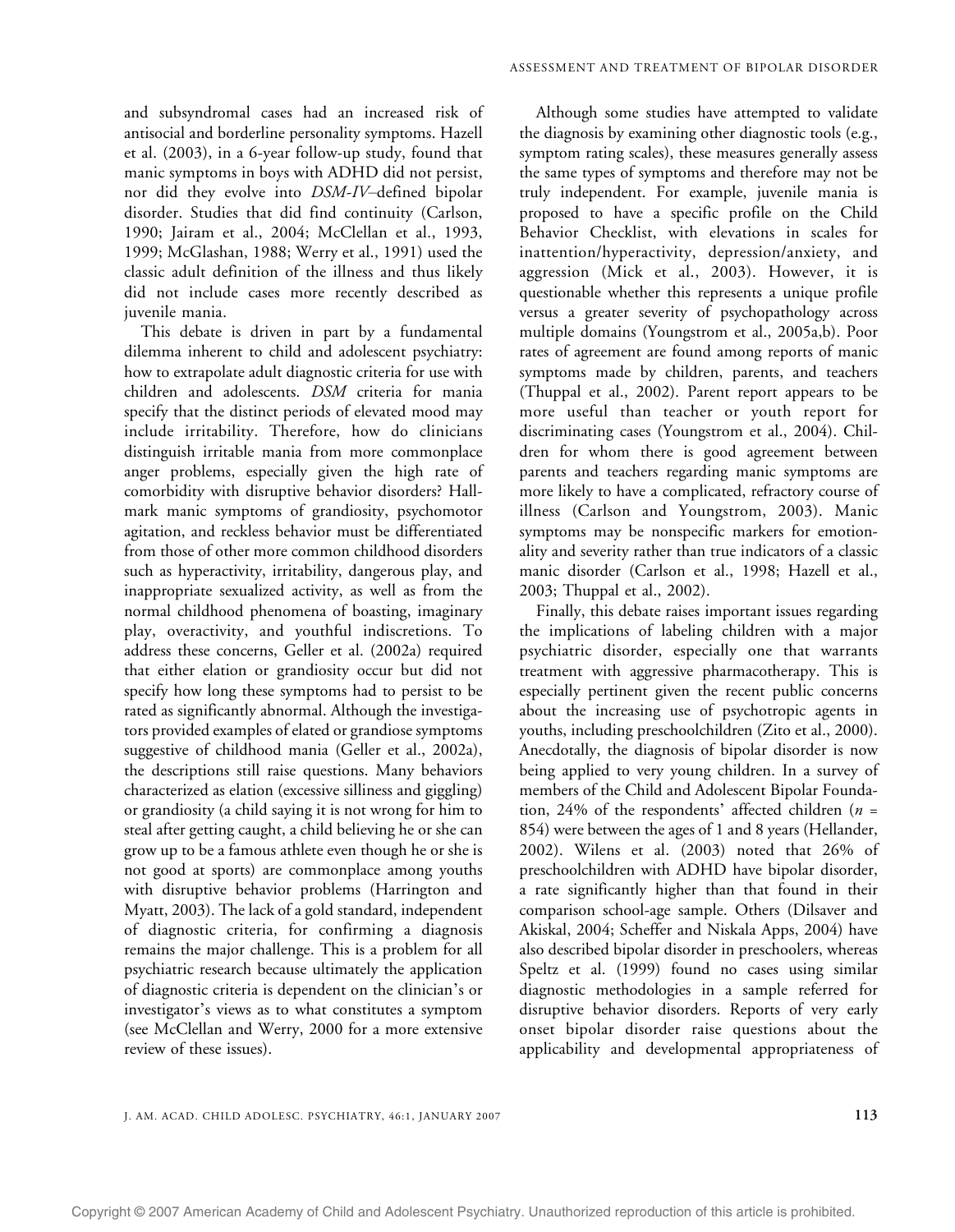applying adult criteria to toddlers. The validity of diagnosing bipolar disorder in preschoolchildren has not been established. A consensus conference of experts advised the U.S. Food and Drug Administration (FDA) to only extend medication treatment studies down to age 10 years, given concerns about the challenge of accurate diagnosis in younger children (Carlson et al., 2000). Until the validity of the diagnosis is established in preschoolers, caution should be taken before making the diagnosis in anyone younger than age 6 years.

The evidence is not yet sufficient to conclude that most presentations of juvenile mania are continuous with the classic adult disorder (Harrington and Myatt, 2003). It is possible that juvenile bipolar disorder evolves into the broader subthreshold subtypes described in adults (Judd and Akiskal, 2003). This issue has not been sufficiently studied. Furthermore, a major dilemma in the existing literature is that the term bipolar disorder is used differently by different investigators to describe what may be diverse clinical populations. Thus, Leibenluft et al. (2003) proposed subdividing juvenile mania into three phenotypes: narrow (classically defined DSM-IV-TR mania), intermediate (well-demarcated periods of mania or hypomania lasting  $1-3$  days), and broad (chronic difficulties with irritability and hyperarousal). Such an approach acknowledges the potential differences in the disorder as it is being applied in juveniles. The term bipolar disorder NOS has been recommended to characterize some of the published reports of juvenile mania (NIMH, 2001). Further study is needed to confirm that this represents a discrete diagnostic group (versus a mixture of emotional and behavioral disturbances at the severe end of the spectrum), and what, if any, relationship this syndrome has to narrowly defined DSM-IV-TR mania.

### RECOMMENDATIONS

Each recommendation in this parameter is identified as falling into one of the following categories of endorsement, indicated by an abbreviation in brackets following the statement. These categories indicate the degree of importance or certainty of each recommendation.

[MS] *Minimal standards* are recommendations that are based on rigorous empirical evidence (e.g., randomized, controlled trials) and/or overwhelming clinical consensus. Minimal standards are expected to apply >95% of the time (i.e., in almost all cases).

[CG] Clinical guidelines are recommendations that are based on empirical evidence and/or strong clinical consensus. Clinical guidelines apply  $\approx$ 75% of the time (i.e., in most cases). These practices should almost always be considered by the clinician, but there are significant exceptions to their universal application.

[OP] *Options* are practices that are acceptable, but not required. There may be insufficient empirical evidence and/or clinical consensus to support recommending these practices as minimal standards or clinical guidelines.

[NE] Not endorsed refers to practices that are known to be ineffective or contraindicated.

The recommendations of this parameter are based on a thorough review of the literature as well as clinical consensus. The following coding system is used to indicate the nature of the research that supports the recommendations.

[rdb] Randomized, double-blind clinical trial is a study of an intervention in which subjects are randomly assigned to either treatment or control groups and both subjects and investigators are blind to the assignments.

[rct] Randomized clinical trial is a study of an intervention in which subjects are randomly assigned to either treatment or control groups.

[ct] *Clinical trial* is a prospective study in which an intervention is made and the results are followed longitudinally.

#### **SCREENING**

Recommendation 1. Psychiatric Assessments for Children and Adolescents Should Include Screening Questions for Bipolar Disorder [MS].

Screening questions include inquiries about distinct, spontaneous periods of mood changes associated with sleep disturbances and psychomotor activation. Histories of depression and family histories of mood disorders are also important to assess. Symptoms of irritability, reckless behaviors, or increased energy are important to assess, but they occur in a number of different conditions and therefore lack specificity. Because emotional and behavioral difficulties in children are often context dependent, it is important to assess symptom reports in perspective given family, school, peer, and other psychosocial factors, rather than simply using a checklist to identify psychopathology.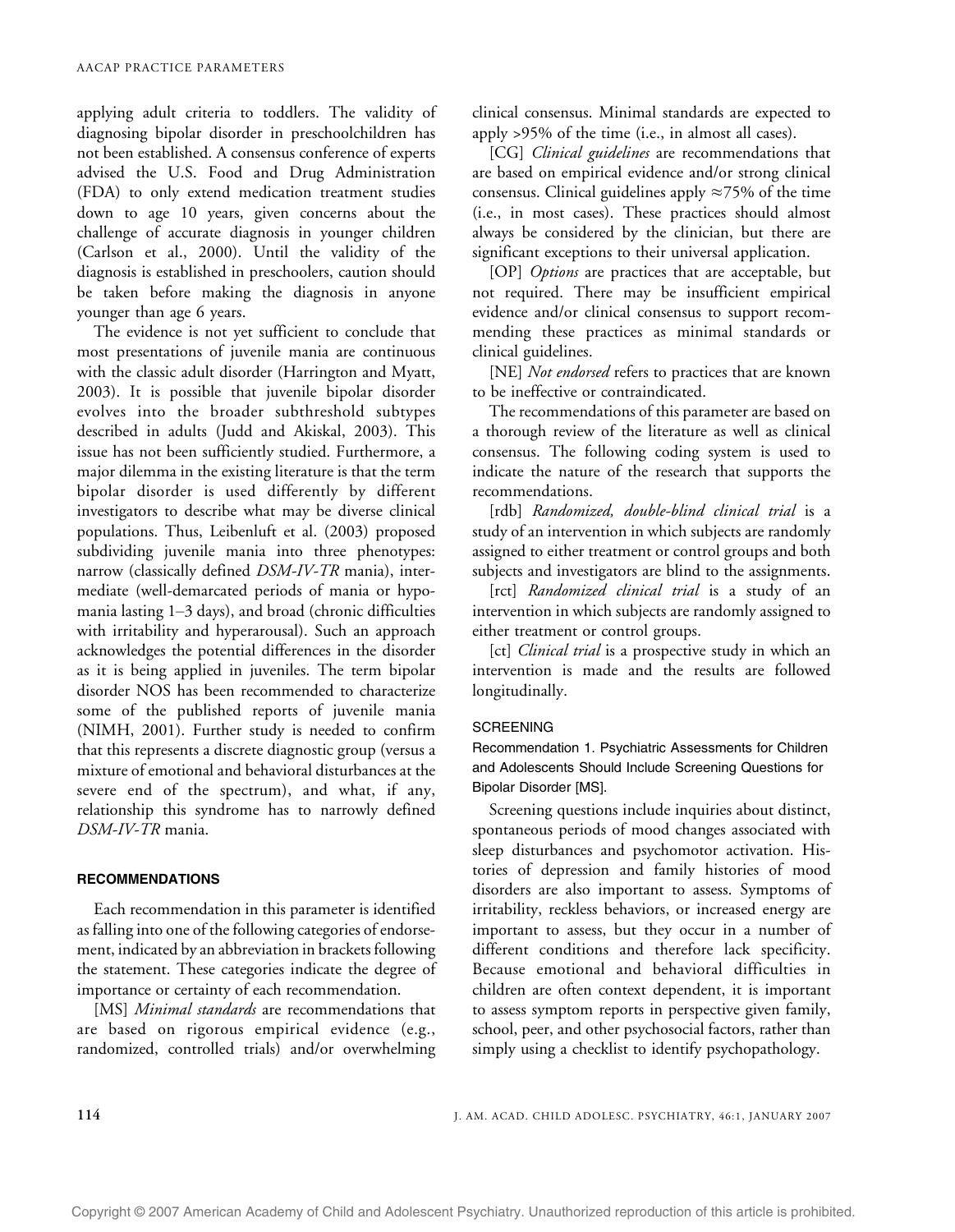# ASSESSMENT

Recommendation 2. The DSM-IV-TR Criteria, Including the Duration Criteria, Should Be Followed When Making a Diagnosis of Mania or Hypomania in Children and Adolescents [MS].

Manic-like symptoms of irritability and emotional reactivity may be found in a number of conditions, including disruptive behavior disorders, posttraumatic stress disorder, and pervasive developmental disorders. Manic grandiosity and irritability present as marked changes in the individual`s mental and emotional state, rather than reactions to situations, temperamental traits, negotiation strategies, or anger outbursts. The pattern of illness, duration of symptoms, and association with psychomotor, sleep, and cognitive changes are important diagnostic clues. The illness represents a marked departure from baseline functioning, and it should be evident and impairing in different realms of the child`s life (i.e., not isolated to one setting). Acute psychosis in an adolescent may be the first presentation of mania, and it needs to be carefully assessed for other associated features, including a marked decrease in the need for sleep, affective lability, a lack of negative symptoms, and/or a positive family history.

The diagnostic assessment needs to incorporate both current and past history regarding symptomatic presentation, treatment response, psychosocial stressors, and family psychiatric history. It is helpful to organize the clinical information using a life chart to characterize the course of illness, patterns of episodes, severity, and treatment response (Youngstrom et al., 2005). Using such a longitudinal perspective to conceptualize the disorder helps with diagnostic accuracy because the presenting symptoms during the acute phases often can be confused with other disorders. Cross-cultural issues may influence the expression or interpretation of symptoms and/or treatment response, and therefore must be assessed.

Structured diagnostic interviews and questionnaires are available that may be helpful for diagnosing bipolar disorder in youth, with the K-SADS and the WASH-U-KSADS being the most commonly used diagnostic tools in published research (Geller et al., 2001; Wozniak et al., 1995). The Young Mania Rating Scale (YMRS; Youngstrom et al., 2003) is commonly used in research to assess the severity of manic symptoms, and assess treatment response. However, the YMRS is not a diagnostic instrument. There are no biological tests, including imaging or genetic studies, that are helpful in making the diagnosis of a bipolar disorder.

Recommendation 3. Bipolar Disorder NOS Should Be Used to Describe Youths With Manic Symptoms Lasting Hours to Less Than 4 Days or for Those With Chronic Manic-Like Symptoms Representing Their Baseline Level of Functioning [CG].

Children with manic symptoms lasting hours to less than 4 days, or with chronic manic-like symptoms are significantly impaired. Until it is clear that this condition is really continuous with adult-type bipolar disorder for which the treatment literature applies, such youths should be characterized as classified as having bipolar disorder NOS, with the recognition that is a scant evidence base from which to extrapolate treatment recommendations. Youths characterized as having bipolar disorder NOS typically have high rates of comorbid disorders including ADHD, disruptive behavior disorders, posttraumatic stress disorder, anxiety disorders, and developmental disorders. Their mood states are generally volatile and reactive. It is important to examine for environmental triggers, patterns of events that reinforce the outbursts, significant pragmatic language impairment, and risk factors (e.g., history of maltreatment).

Recommendation 4. Youths With Suspected Bipolar Disorder Must Also Be Carefully Evaluated for Other Associated Problems, Including Suicidality, Comorbid Disorders (Including Substance Abuse), Psychosocial Stressors, and Medical Problems [MS].

A thorough workup can rule out other confounding illnesses and identify comorbid disorders that need to be addressed as part of a comprehensive treatment plan. Adolescents with bipolar disorder are reported to have high rates of suicide attempts (Strober et al., 1995) and are clearly at risk of completed suicides. Rates of substance abuse are high in this population (Findling et al., 2001; McClellan et al., 1999; Wilens et al., 2004). Assessments for developmental, cognitive, or speech and language disorders also may be indicated.

Recommendation 5. The Diagnostic Validity of Bipolar Disorder in Young Children Has Yet to Be Established. Caution Must Be Taken Before Applying This Diagnosis in Preschoolchildren [MS].

Preschool children who present with mood and behavioral concerns must be carefully assessed for other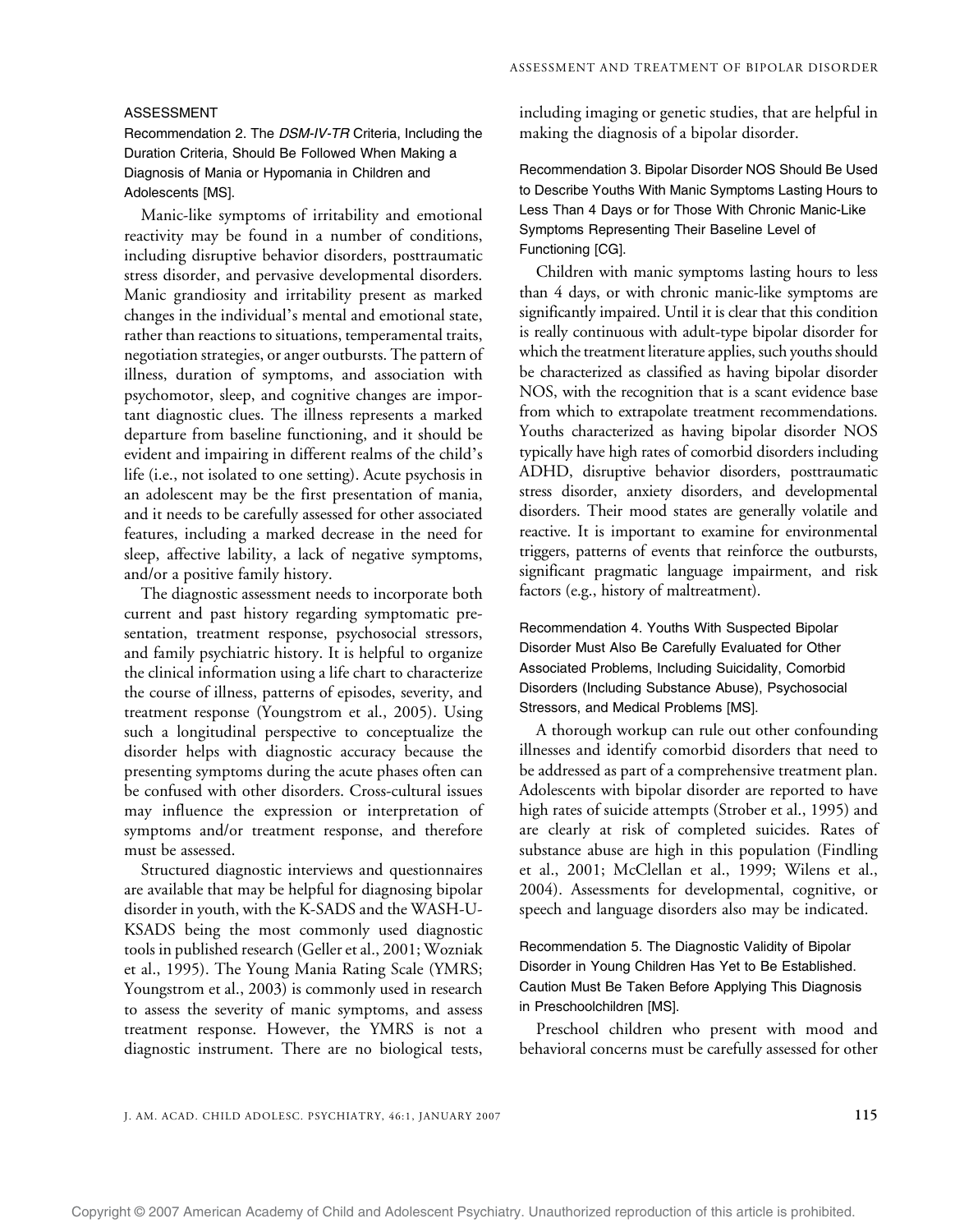contributing factors, including developmental disorders, psychosocial stressors, parent-child relationship conflicts, and temperamental difficulties. The interpretation of adult diagnostic criteria in very young children is a major challenge. There are no definitive studies outlining a developmentally valid method for assessing manic symptoms in this age group, including grandiosity, flight of ideas, and attention that is too easily drawn to irrelevant stimuli. Moreover, patterns of disrupted sleep and energy must be assessed in the context of the developmental period. Highly volatile and reactive toddlers need assessment and intervention, but whether such youths have bipolar disorder, as defined by the adult literature, has not been established. The diagnosis of a bipolar spectrum disorder in very young children potentially exposes them to aggressive pharmacotherapy. There are reports describing the use of mood stabilizers (Scheffer and Niskala Apps, 2004; Tumuluru et al., 2003) and atypical antipsychotics (Biederman et al., 2005a,b) in this age group. The short- and long-term safety of mood stabilizers and atypical antipsychotic agents for this indication in young children has not been established. It is particularly important with preschoolers that intervention strategies address environmental, developmental, temperamental, and social factors that may relate to symptom presentation.

#### TREATMENT

Because there are limited studies in youths, most of the treatment recommendations for early-onset bipolar disorder are derived from the adult literature for acute mania. Traditional mood stabilizers (e.g., lithium, valproate) and/or atypical antipsychotic medications are the primary treatment, with other psychotropic agents and psychotherapies generally used as adjunctive therapy or to address comorbid conditions and problems. Although the term *mood stabilizer* is widely used, most agents only have clearly demonstrated efficacy for treating acute manic symptoms in adults, thus the term *antimanic* may be a more accurate description. There are considerably fewer data in adults on the treatment of bipolar depression and the prevention of new mood episodes. No single agent is approved by the FDA for the treatment of all phases of bipolar disorder (acute mania, acute depression, and maintenance treatment to prevent new manic and/or

depressive episodes). The adult literature is rapidly evolving, and new evidence on the potential efficacy of medications for bipolar depression and maintenance treatment is likely to emerge soon.

The adult literature appears to be appropriate for those cases with more classic presentation (primarily found in adolescents). The effectiveness and safety of mood-stabilizing regimens for the earlier-onset cases of juvenile mania have not yet been established. Youths with significant emotional and behavioral dysregulation likely need intensive behavioral and parenting interventions in addition to medication therapy (Fristad et al., 2003). Furthermore, the safety of these agents has not been established in youths and is an area of concern given the recent upsurge in prescriptions written for younger children, including preschool children.

A comprehensive treatment plan, combining medications with psychotherapeutic interventions, is needed to address the symptomatology and confounding psychosocial factors present in children and adolescents with bipolar disorder. Cultural issues must be appropriately incorporated into the treatment plan. The goal of therapy is to ameliorate symptoms, provide education about the illness, and promote adherence to treatment, thus working to prevent relapse, reduce long-term morbidity, and promote normal growth and development. This guideline focuses primarily on the treatment of mania and mixed episodes.

#### SOMATIC TREATMENTS

Recommendation 6. For Mania in Well-Defined DSM-IV-TR Bipolar I Disorder, Pharmacotherapy Is the Primary Treatment [MS].

Standard therapy, based on the adult literature, typically includes lithium, valproate, and/or atypical antipsychotic agents, with other adjunctive medications used as indicated (Kowatch et al., 2005; Suppes et al., 2002). The choice of medication(s) should be made based on (1) evidence of efficacy, (2) the phase of illness, (3) the presence of confounding presentations (e.g., rapid cycling mood swings, psychotic symptoms), (4) the agent`s side effect spectrum and safety, (5) the patient's history of medication response, and (6) the preferences of the patient and his or her family. A history of treatment response in parents may predict response in offspring (Duffy et al., 2002). Pharmacokinetic parameters of psychotropic agents may vary in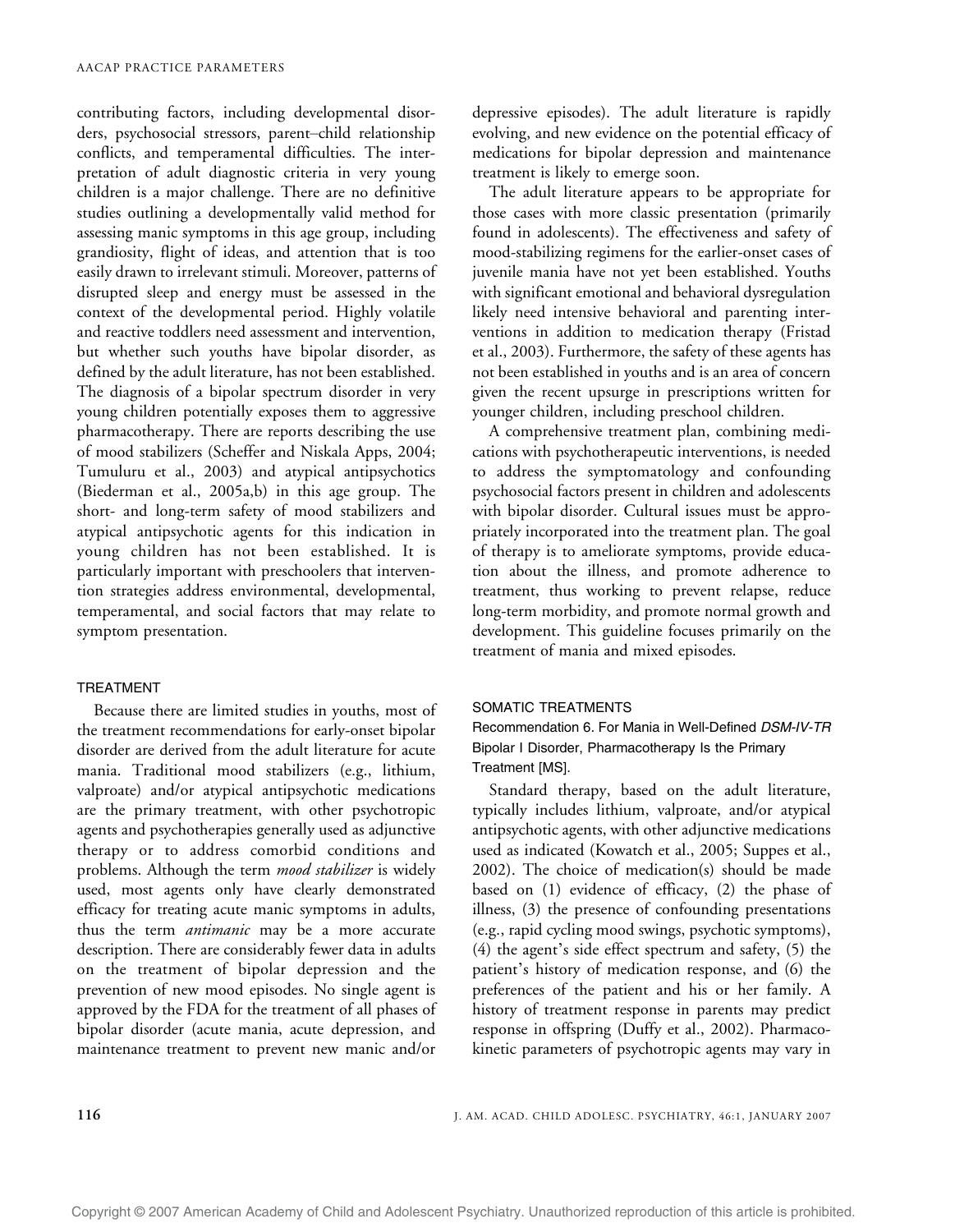different ethnic groups, with a potential impact on side effects, blood levels, efficacy, and cultural expectations. Although multiple agents are often required, care should be taken to avoid unnecessary polypharmacy.

Treatment should begin with an agent that is approved by the FDA for bipolar disorder in adults, recognizing that the evidence of the efficacy for these agents in children and adolescents is sparse at best, including the following:

- Lithium is approved down to age 12 years for acute mania and maintenance therapy.
- Aripiprazole, valproate, olanzapine, risperidone, quetiapine, and ziprasidone are approved for acute mania in adults. Chlorpromazine is also approved for acute mania in adults, but it is generally not used as a first-line agent.
- Both lamotrigine and olanzapine are approved for maintenance therapy in adults.
- The combination of olanzapine and fluoxetine is approved for bipolar depression in adults.

Other agents with some support for efficacy in adult studies include carbamazepine and antipsychotic agents (American Psychiatric Association, 2002). Controlled studies in adults have not found gabapentin or topiramate to be helpful (Calabrese et al., 2002), whereas the one study of topiramate in children and adolescents was equivocal (DelBello et al., 2005). Clozapine is generally reserved for treatment-refractory cases because of its side-effect profile; it should be used only when the diagnosis is well established. Benzodiazepines are used in adult studies to stabilize the acute agitation and sleep disturbance associated with mania but may cause disinhibition in younger children. Antidepressants (selective serotonin reuptake inhibitors [SSRIs] or nontricyclics) may be useful adjuncts for depression as long as the patient is also taking at least one mood stabilizer. Caution must be taken, however, because antidepressants may destabilize the patient`s mood or incite a manic episode. It is important to note that a manic episode precipitated by an antidepressant is characterized as substance induced per DSM-IV-TR (American Psychiatric Association, 2000). Manic symptoms associated with an SSRI may represent the unmasking of the disorder or disinhibition secondary to the agent. Clinicians should also be aware of the concerns regarding the efficacy and safety (included suicidality) of antidepressants in youths (see Vitiello and Swedo, 2004).

The only agent with FDA approval for bipolar disorder in youths (age 12 years and older) is lithium, although that decision was made historically based on the adult literature. All of the mood stabilizers and antipsychotic agents are commonly used for early-onset bipolar disorder in clinical settings, although none of the agents has been well studied in juveniles. The few double-blind, placebo-controlled studies of lithium (Carlson et al., 1992; Delong and Aldershof, 1987; Geller et al., 1998a; Gram and Rafaelsen, 1972; McKnew et al., 1981 [all rdb]) are generally positive, but they are limited by small sample sizes and diagnostic variability. However, one controlled discontinuation trial randomized adolescents acutely stabilized on lithium to either ongoing lithium therapy or placebo (Kafantaris et al., 2004 [rdb]). High rates of relapse were found in both groups in patients stabilized on lithium, raising questions about its ongoing efficacy. Other studies include a positive, large, open-label trial (although many subjects in this trial were also taking antipsychotic agents; Kafantaris et al., 2003 [ct]) and a trial demonstrating benefit for comorbid substance abuse (Geller et al., 1998a [rdb]). Finally, lower rates of relapse for adolescents with acute psychotic mania were reported when antipsychotic medication was maintained for at least 4 weeks in combination with lithium (Kafantaris et al., 2001 [ct]).

There are few studies to date that document the efficacy of the anticonvulsants for bipolar disorder in youths. Open-label trials, case reports, and retrospective chart reviews describe the effectiveness of valproate (Davanzo et al., 2003; Papatheodorou et al., 1995 [ct]; State et al., 2004; Wagner et al., 2002 [ct], West et al., 1994 [ct]), carbamazepine (Hsu, 1986), and topiramate (as an adjunctive agent; DelBello et al., 2002) for juvenile mania, and lamotrigine for adolescents with bipolar depression (Chang et al., 2006). Kowatch et al. (2000 [ct]) found valproate, lithium, and carbamazepine helpful for mania and mixed episodes in 40 children and adolescents, with response rates of 53%, 38%, and 38%, respectively. Combinations of mood stabilizers in youths with bipolar disorder have also been found to be beneficial and safely tolerated for mania and hypomania (Findling et al., 2003 [ct], 2006 [ct]; Kowatch et al. 2003 [ct]).

Open-label trials and retrospective chart reviews also support the effectiveness of olanzapine (Frazier et al., 2001 [ct]; Soutullo et al., 1999), risperidone (Frazier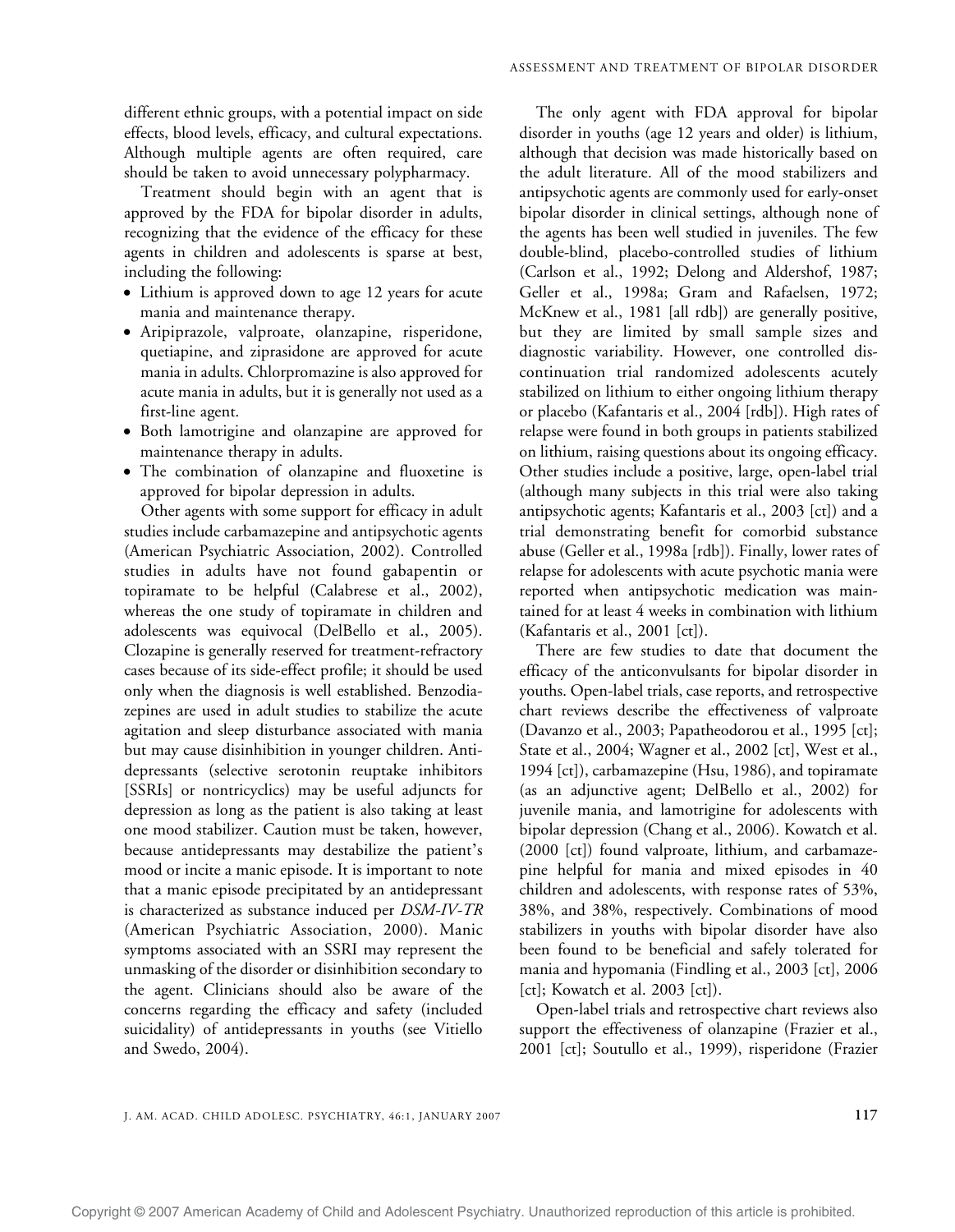et al., 1999), quetiapine (Marchand et al., 2004), and aripiprazole (Barzman et al., 2004; Biederman et al., 2005a,b) for pediatric bipolar disorder. Risperidone in combination with either lithium or valproate appeared to be effective in an open-label, prospective trial (Pavuluri et al., 2004b [ct], 2006 [ct]). A doubleblind, controlled trial found that quetiapine plus valproate worked better than valproate alone for adolescent mania (DelBello et al., 2002 [rdb]). When used as mood stabilizers, the atypical antipsychotic agents are prescribed with the same dose ranges and have the same spectrum of side effects as when used for psychotic illnesses. Weight gain has been a particular concern for this class of agents, especially in youths.

Pavuluri et al. (2004c [ct]) developed a pharmacotherapy algorithm to systematically assign patients with pediatric bipolar disorder to mood stabilizers and/ or atypical antipsychotics based on clinical presentation. Youths treated using the algorithm demonstrated greater improvements in global functioning, aggression, and mania than those receiving treatment as usual. In community settings, anticonvulsants and atypical antipsychotics appear to be the agents used most often in youths (Bhangoo et al., 2003; Hellander, 2002). Polypharmacy is common, with some youths taking five or more drugs (Duffy et al., 2005). Geller et al. (2002b) reported that treatment in the community, including mood stabilizers and antipsychotic agents, did not influence outcome over a 24-month period, but the adequacy of treatment was not assessed. Biederman et al. (1999) noted that mood stabilizers and antipsychotic agents appeared to help juvenile mania, whereas stimulants and antidepressants did not. In this report, response to therapy was low and rates of relapse were high. Comorbid disruptive behavioral disorders (Masi et al., 2004) and ADHD (State et al., 2004) predict a poorer response to treatment. Thus, although the medications used in adults may be helpful, youths may be more difficult to treat and likely also need additional interventions in conjunction with pharmacotherapy.

For patients with clearly defined bipolar disorder, stimulant medications may be helpful for addressing ADHD symptoms once the patient`s mood symptoms are adequately controlled on a mood stabilizer regimen. A randomized, controlled trial of 40 bipolar children and adolescents with ADHD demonstrated that treatment with low-dose mixed amphetamine salts was safe and effective for the treatment of comorbid

ADHD once the child`s mood symptoms were stabilized with divalproex (Scheffer et al., 2005).

Recommendation 7. Most Youths With Bipolar I Disorder Will Require Ongoing Medication Therapy to Prevent Relapse; Some Individuals Will Need Lifelong Treatment [CG].

In the adult literature, >80% of patients with a manic episode will have at least one episode of relapse (American Psychiatric Association, 1994). Withdrawal of maintenance lithium therapy has been associated with an increased risk of relapse, especially within the 6-month period following lithium discontinuation (American Psychiatric Association, 1994).

Strober et al. (1990) prospectively studied 37 adolescents with bipolar disorder for 18 months; they found that >90% of those who were noncompliant with their lithium treatment relapsed (12 of 13 cases). The relapse rate for those who were compliant with treatment was 37.5%. Findling et al. (2003 [rct]), using a sample of children and adolescents with bipolar disorder stabilized on the combination of valproate and lithium, randomized subjects to receive either lithium or valproate alone as maintenance monotherapy. The majority of subjects relapsed after the switch to monotherapy (median time to relapse was  $\approx$  3 months), with no difference in relapse rates between the two agents. The use of stimulants for comorbid ADHD did not affect relapse rates. Thus, although more definitive studies are needed, current evidence suggests that the regimen needed to stabilize acute mania should be maintained for 12 to 24 months. Maintenance therapy is often needed for youths with bipolar disorder, with some individuals needing lifelong therapy when the benefits of continued treatment outweigh the risks. This should be decided on a case-by-case basis after discussing the risks and benefits of continued treatment (Kowatch et al., 2005).

Until more definitive information is available about the long-term effects of mood stabilizers and antipsychotics, the clinician must balance the potential deleterious impact of symptom reoccurrence versus that of the side effects of the medications. Any attempts to discontinue prophylactic therapy should be done gradually, while closely monitoring the patient for relapse. Furthermore, patients and families must be thoroughly educated as to the early signs and symptoms of mood episodes so that, if necessary, resumption of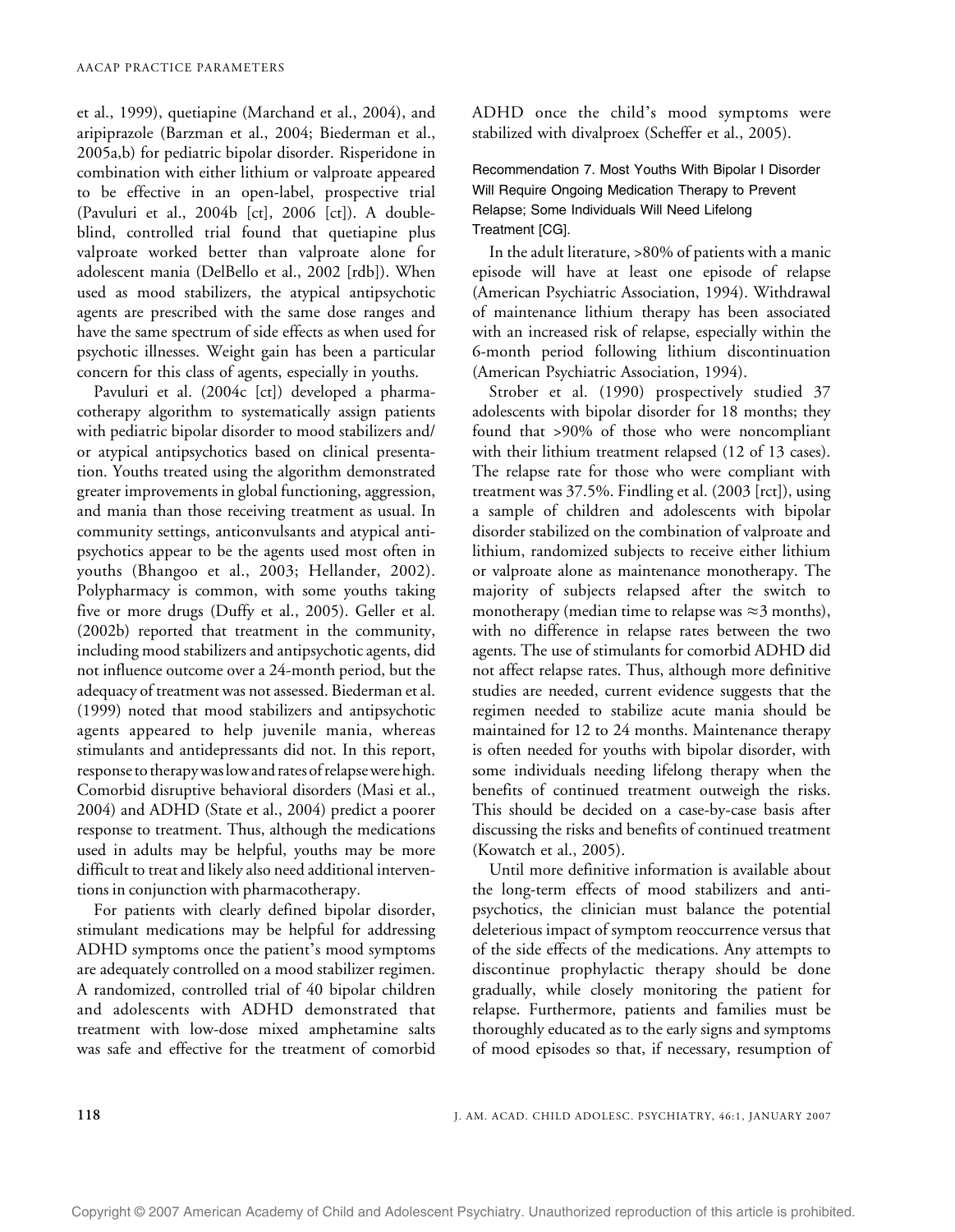treatment occurs as soon as possible. Diagnostic status should also be reviewed over time to ensure that the course of medication therapy is justified.

Recommendation 8. Psychopharmacological Interventions Require Baseline and Follow-up Symptom, Side Effect (Including Patient`s Weight), and Laboratory Monitoring as Indicated [MS].

Medication trials should be as systematic as possible, with the duration of trials sufficient to determine the agent`s effectiveness (Kowatch et al., 2005). In general, a 6- to 8-week trial of a mood-stabilizing agent is recommended, using adequate doses, before adding or substituting other mood stabilizers. Phase of illness is an important consideration when choosing a medication. Care should be taken to avoid unnecessary polypharmacy, in part by discontinuing agents that have not demonstrated significant benefit.

Before the initiation of lithium therapy, baseline laboratory assessment should include complete blood cell counts; thyroid function tests; urinalysis; blood urea nitrogen, creatinine, and serum calcium levels; and a pregnancy test in female adolescents (Kowatch and DelBello, 2003). Once a stable lithium dose is obtained, lithium levels, renal and thyroid function, and urinalyses should be monitored regularly (every 3-6 months; Kowatch and DelBello, 2003). For valproate, baseline liver function tests, complete blood cell counts, and pregnancy tests are recommended (Kowatch and DelBello, 2003). Serum drug levels, plus hepatic and hematological indices, should be monitored periodically (every  $3-6$  months). However, it is also important to advise patients and families about presenting symptoms of potential adverse effects because periodic monitoring does not ensure that abnormalities will be readily identified. Finally, clinicians should be aware of the concerns raised regarding valproate and the development of polycystic ovary disease in females (Rasgon, 2004).

The atypical antipsychotics as a class are associated with significant weight gain and other metabolic problems (e.g., type 2 diabetes, hyperlipidemia). Thus, the American Dietetic Association`s recommendations for managing weight gain for patients taking antipsychotics should be followed (American Psychiatric Association, 2004). This includes baseline body mass index, waist circumference, blood pressure, fasting glucose, and a fasting lipid panel. The body mass index should be followed monthly for 3 months and then quarterly. Blood pressure, fasting glucose, and lipids should be followed up after 3 months and then yearly. Some agents have additional monitoring requirements (e.g., white blood cell counts with clozapine). Extrapyramidal side effects, including tardive dyskinesia, may occur with atypical agents and need to be monitored.

Recommendation 9. For Severely Iimpaired Adolescents With Manic or Depressive Episodes in Bipolar I Disorder, Electroconvulsive Therapy (ECT) May Be Used If Medications Either Are Not Helpful or Cannot Be Tolerated [OP].

In adults, ECT is an effective treatment for mania, but it is generally offered only for patients who have not responded to standard medication treatment (Suppes et al., 2002). ECT is safe as long as modern methods are used (i.e., appropriate anesthesia, alterations in the delivery of the electrical stimulus, the selected use of unilateral treatment, and cardiopulmonary monitoring). ECT is generally considered the treatment of choice for bipolar disorder in the following clinical situations: (1) pregnancy, (2) catatonia, (3) neuroleptic malignant syndrome, and (4) any other medical condition in which more standard medication regimens are contraindicated (American Psychiatric Association, 1990).

Case reports indicate that ECT may be beneficial for youths with bipolar disorder (including mania, rapid cycling, and depressed phases), although the literature at this time is extremely limited (American Academy of Child and Adolescent Psychiatry, 2004). ECT should only be considered for adolescents with well-characterized bipolar I disorder who have severe episodes of mania or depression and are nonresponsive (or unable to take) standard medication therapies. ECT should not be considered an option for cases best described as bipolar disorder NOS or the atypical presentations of juvenile mania. Potential side effects include short-term cognitive impairment, anxiety reactions, disinhibition, and altered seizure threshold.

# PSYCHOTHERAPEUTIC INTERVENTIONS

Recommendation 10. Psychotherapeutic Interventions Are an Important Component of a Comprehensive Treatment Plan for Early-Onset Bipolar Disorder [MS].

The development of bipolar disorder during childhood or adolescence disrupts ongoing developmental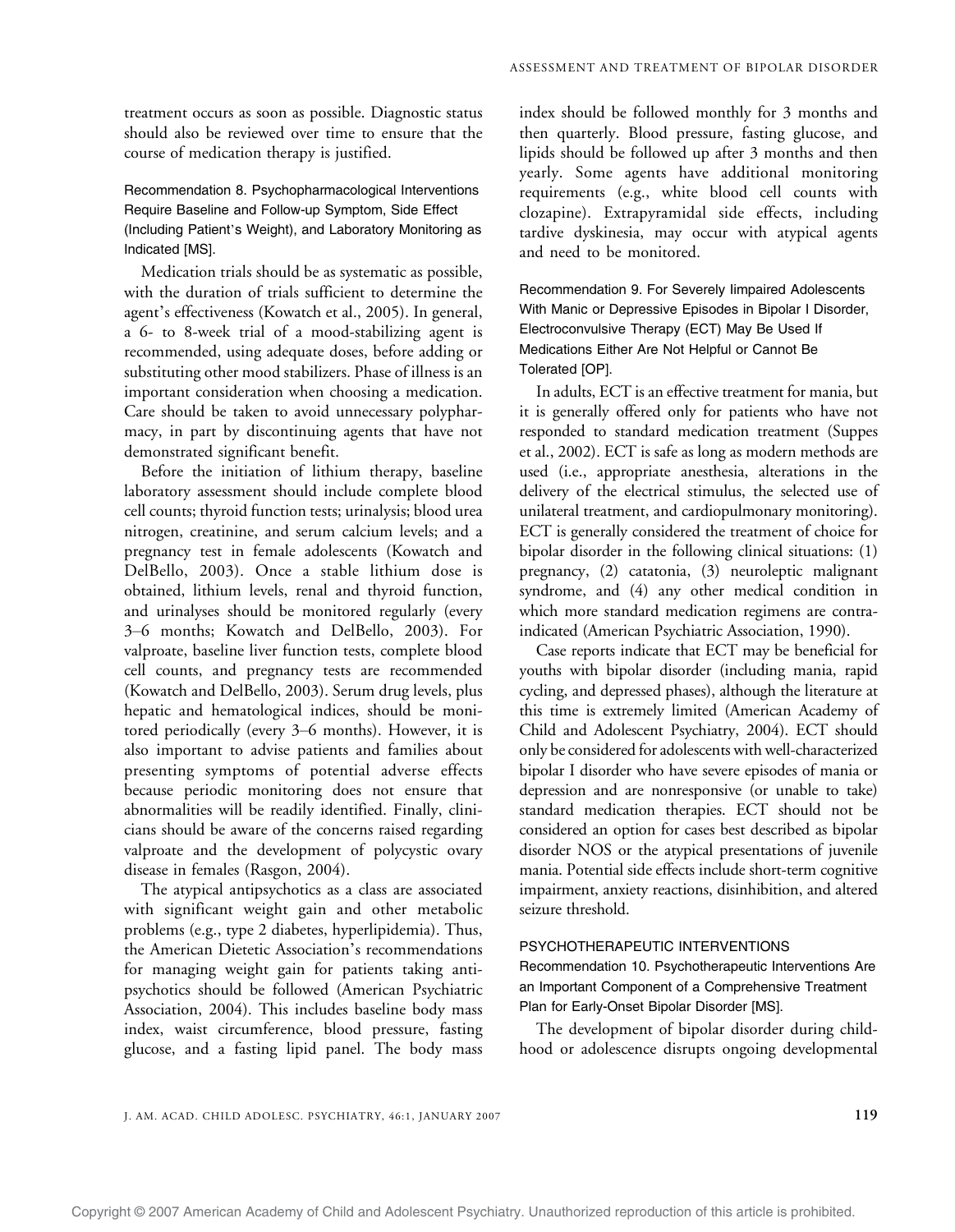processes, including academic, social, and family functioning (Kowatch et al., 2005). Therefore, a comprehensive, multimodal treatment approach that combines psychopharmacology with adjunctive psychosocial therapies is almost always indicated for earlyonset bipolar disorder. Although medications help with the core symptoms of the illness, they do not necessarily address the associated functional and developmental impairments and the frequent need for support and skills building. Preexisting behavior disorders, substance abuse disorders, learning problems, and confounding psychosocial issues may require additional and specific treatments related to those problems once the affective episode is stabilized. Psychotherapeutic interventions are needed to promote medication compliance and avoid relapse. Finally, interventions are needed to help youths and families cope with the developmental impact on peer relationships, academic performance, and psychological health.

In the adult literature, psychoeducational, family, and individual interpersonal and social rhythm therapies are the best supported adjuncts to medications (Craighead and Miklowitz, 2000). Research examining expressed emotion suggests that family dynamics have a moderating effect on treatment response and relapse rates (Miklowitz, 2004). Family-focused therapy stresses the importance of treatment compliance and positive family relationships and enhances problemsolving and communication skills (Miklowitz et al., 2000). Interpersonal and social rhythm therapy (Frank et al., 1997, 2000) focuses on reducing stress and vulnerability by stabilizing social and sleep routines. Combining individual and family interventions appears to help decrease relapse and lessen depressive symptoms (Miklowitz et al., 2003).

For pediatric bipolar disorder, controlled data on psychosocial interventions are starting to emerge. Miklowitz et al. (2004 [ct]) modified their familyfocused therapy for adolescents and demonstrated positive results in a preliminary open trial. Pavuluri et al. (2004a,b,c,d [ct]) developed child- and familyfocused cognitive-behavioral therapy, adapting strategies from adult therapeutic models, including functional family therapy (Miklowitz et al., 2000). The treatment uses psychoeducational, affect regulation, and interpersonal functioning strategies. Preliminary outcomes in 34 youths with bipolar disorder were positive. Others have also noted that psychoeducational

approaches appear to be helpful in this population (Fristad et al., 2003).

Thus, extrapolation from the adult literature plus preliminary studies suggests several areas in which psychotherapeutic interventions should be directed:

- 1. Psychoeducational therapy. Information should be provided to both the patient and family regarding the symptoms and course of the disorder, treatment options, the potential impact of the illness on psychosocial and family functioning, and the heritability of the disorder.
- 2. Relapse prevention. Education should be provided to the patient and family regarding the impact of noncompliance with medications, the recognition of emergent relapse symptoms, and other factors that may precipitate relapse (e.g., sleep deprivation, substance abuse). Stress reduction and the promotion of stable social and sleep habits may be particularly helpful areas to target, especially for adolescents. Medication noncompliance is a major contributor to relapse. Therefore, efforts must be made to educate both the patient and family about the importance of ongoing treatment as well as dealing with psychological resistance to taking medication. Establishing a strong therapeutic relationship and providing regular follow-up assessments are important in maintaining compliance.
- 3. Individual psychotherapy. Based on studies of cognitive-behavioral therapy and interpersonal therapy in adults as well as clinical consensus of therapy with bipolar youths, individual psychotherapies support psychological development, skill building, and close monitoring of symptoms and progress.
- 4. Social and family functioning. Bipolar disorder significantly affects social, family, academic, and developmental functioning. Therefore, in addition to efforts directed at reducing further episodes, psychosocial interventions are needed to address the myriad of disruptions that emerge in the wake of the disorder. Efforts to enhance family and social relationships, including therapies directed at communication and problem-solving skills, are likely to be helpful. Cultural issues must be taken into account when devising psychotherapeutic strategies.
- 5. Academic and occupational functioning. The educational needs of youths with bipolar disorder must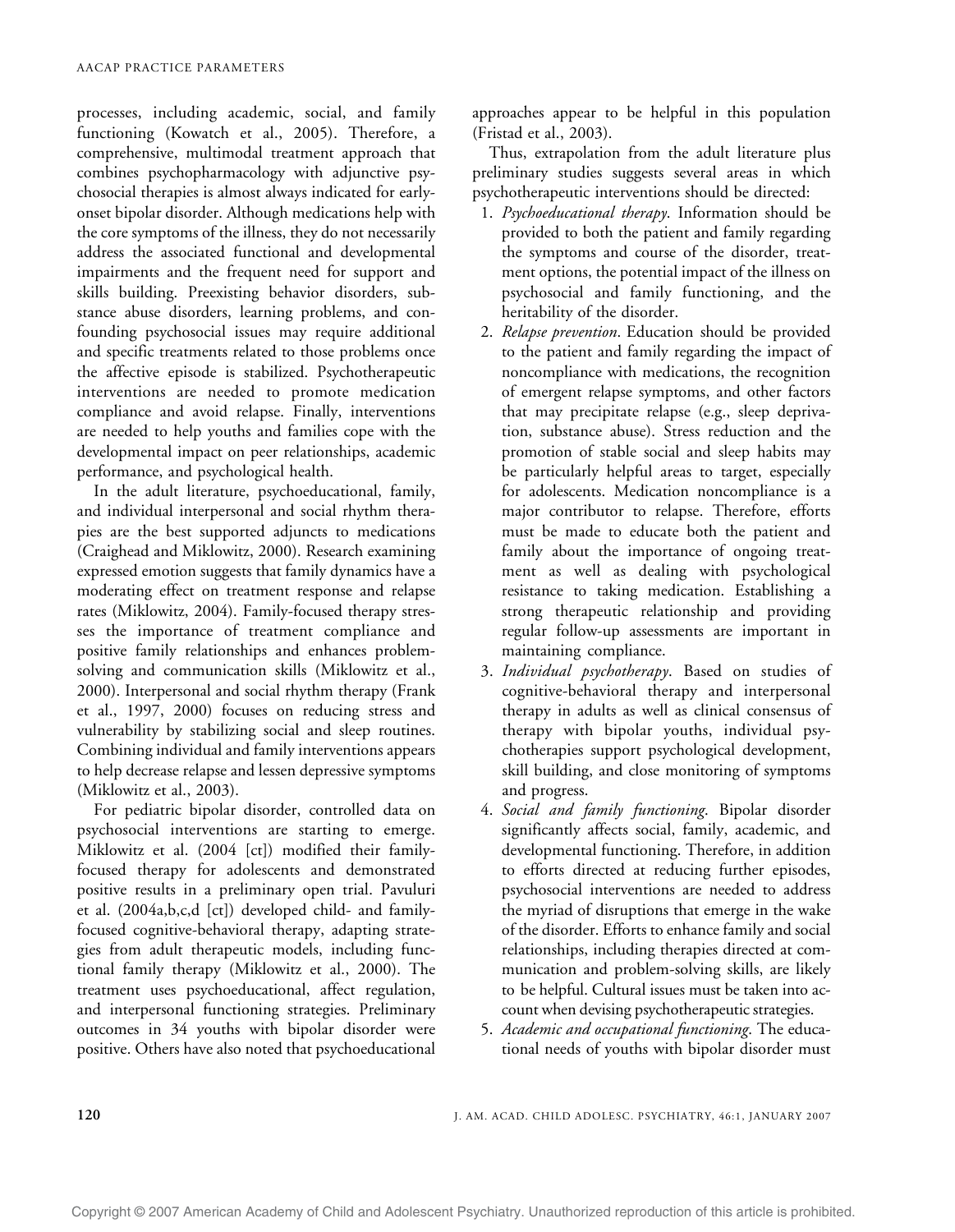be adequately addressed to help promote longterm academic growth, especially given the high rates of comorbid disruptive behavior disorders. School consultation and an individual educational plan are often necessary to help develop an appropriate educational environment. Some youths will need specialized educational programs, including day treatment or partial hospitalization programs. For older teenagers, vocational training and occupational support may also be important needs to address.

6. Community consultation. Consultation may be needed with other involved community, juvenile justice, and/or social welfare programs. Some youths, because of either the severity of their symptoms or confounding environmental stressors, will need referral for intensive communitybased services to maintain them at home. Alternatively, some patients may need foster care or residential services. Finally, patients and families often receive benefit by participating in community support and advocacy programs.

Recommendation 11. The Treatment of Bipolar Disorder NOS Generally Involves the Combination of Psychopharmacology With Behavioral/Psychosocial Interventions [CG].

Strategies for treating bipolar disorder NOS are not well defined because it is not clear how well the adult bipolar treatment literature extrapolates to this population. Intervention strategies should be based on the specific symptom presentations of the child, comorbid conditions, and family needs rather than initiating standard protocols for bipolar I disorder. Evidencebased therapies for behavioral difficulties should be used (see McClellan and Werry, 2003). Dialectical behavioral therapy may be helpful for youths with mood and behavioral dysregulation (Katz et al., 2004).

Mood stabilizers and atypical antipsychotics are often used to help control severe mood lability and explosive outbursts. In general, although open trials have supported efficacy for juvenile mania (Kowatch et al., 2000 [ct]), the impact of medication treatment on outcome remains in question (Biederman et al., 1999; Geller et al., 2002b). The specificity of the treatment response is unclear because these agents also help in the treatment of aggression, with risperidone being the agent best studied to date (Steiner et al., 2003).

Other medications, including stimulants and antidepressants, may be used to treat comorbid ADHD or associated depression. Perhaps the most common dilemma is whether and when to use stimulants in children when there is a question of whether one is dealing with mania/hypomania or ADHD with mood lability and low frustration tolerance. Two studies (Carlson and Kelly, 2003; Carlson et al., 2000; Galanter et al., 2003) found that boys with ADHD plus manic-like symptoms responded as well as those without manic symptoms to methylphenidate and that stimulant treatment did not precipitate progression to bipolar disorder. These data challenge existing beliefs that the failure to respond to stimulants is diagnostic of mania or that stimulant treatment may predispose children to the development of bipolar disorder. Of course, these data also raise the question of whether manic symptoms equate to true mania. Because stimulants and SSRIs can cause irritability and disinhibition, distinguishing medication side effects from an emerging manic episode is a potential challenge. One retrospective review found that 58% of youths with juvenile bipolar disorder ( $n = 82$ ) had experienced an emergence of manic symptoms after exposure to a mood-elevating agent, most often antidepressants (Faedda et al., 2004). The development of activation secondary to mood-elevating agents does not equate to a diagnosis of bipolar disorder (Carlson et al., 2000). If this were the case, then high rates of bipolar disorder would be evident in the follow-up studies of children with ADHD in those subjects who did not respond well to stimulants.

### SCIENTIFIC DATA AND CLINICAL CONSENSUS

Practice parameters are strategies for patient management, developed to assist clinicians in psychiatric decision making. American Academy of Child and Adolescent Psychiatry practice parameters, based on evaluation of the scientific literature and relevant clinical consensus, describe generally accepted approaches to assess and treat specific disorders or to perform specific medical procedures. These parameters are not intended to define the standard of care, nor should they be deemed inclusive of all proper methods of care or exclusive of other methods of care directed at obtaining the desired results. The ultimate judgment regarding the care of a particular patient must be made by the clinician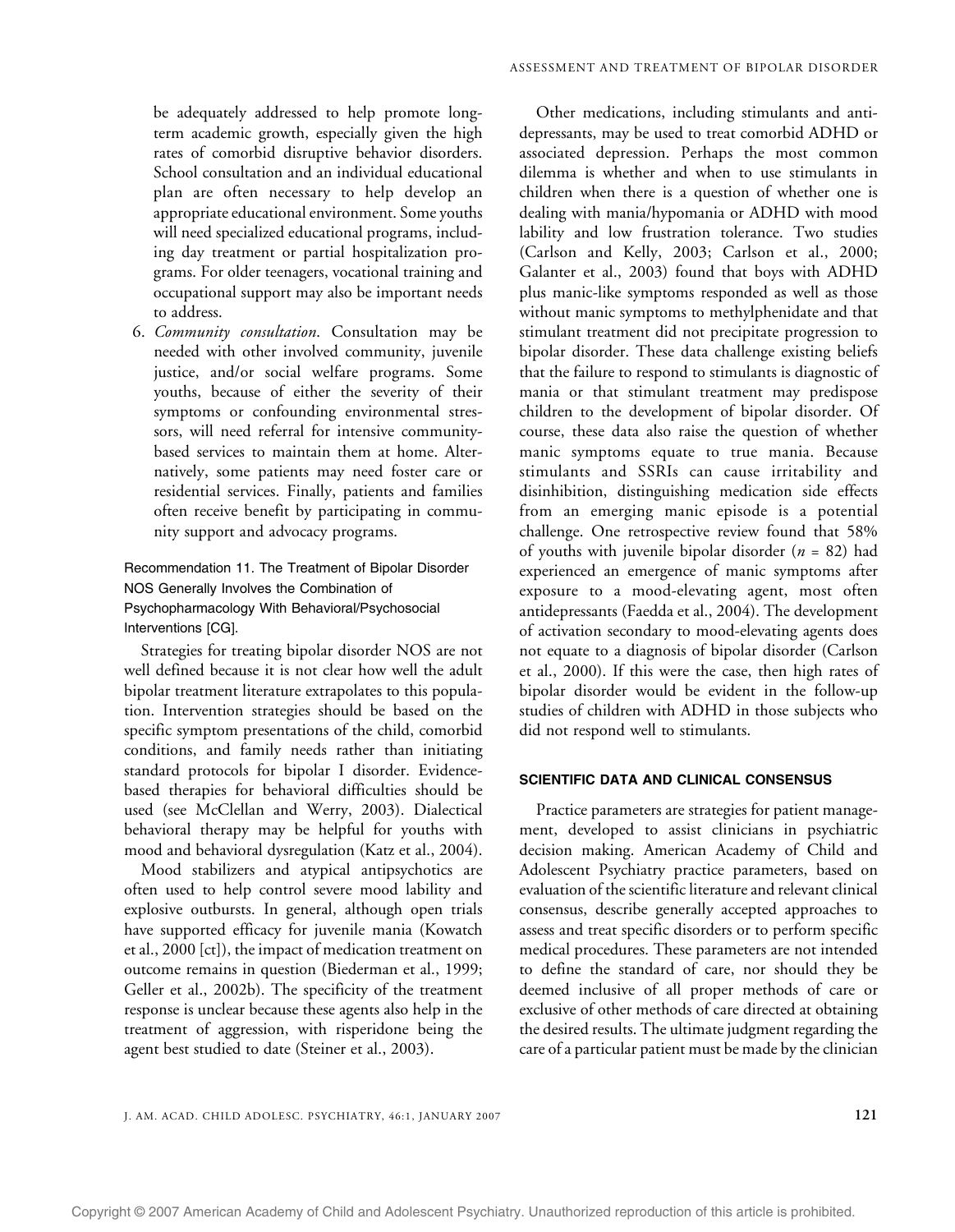in light of all of the circumstances presented by the patient and his or her family, the diagnostic and treatment options available, and available resources.

Disclosure: Dr. McClellan has received a research grant from Pfizer. Dr. Findling receives or has received research support, acted as a consultant, and/or served on the speakers` bureau of Abbott, AstraZeneca, Bristol-Myers Squibb, Celltech-Medeva, Forest, Glaxo SmithKline, Johnson & Johnson, Lilly, New River, Novartis, Otsuka, Pfizer, Sanofi-Aventis, Shire, Solvay, and Wyeth. Dr. Kowatch has no financial relationships to disclose.

### REFERENCES

References marked with an asterisk are particularly recommended.

- Akiskal HS (1995), Developmental pathways to bipolarity: are juvenileonset depressions pre-bipolar?  $\int A_m$  Acad Child Adolesc Psychiatry 34:754-763
- American Academy of Child and Adolescent Psychiatry (2004), Practice parameter for the use of electroconvulsive therapy with adolescents. *J Am* Acad Child Adolesc Psychiatry 43:1521-1539
- American Psychiatric Association (1994), American psychiatric association practice guideline for the treatment of patients with bipolar disorder. Am J Psychiatry 151:1-36
- American Psychiatric Association (2000), Diagnostic and Statistical Manual of Mental Disorders, 4th edition text revision (DSM-IV-TR). Washington, DC: American Psychiatric Association
- American Psychiatric Association (2002), Practice guideline for the treatment of patients with bipolar disorder (revision). Am J Psychiatry 159(Suppl 4):1-50
- American Psychiatric Association (2004), Practice guideline for the treatment of patients with schizophrenia, second edition. Am J Psychiatry  $161:1 - 56$
- American Psychiatric Association Task Force on ECT (1990), The practice of ECT: recommendations for treatment, training, and privileging. Convuls Ther 2:85-120
- Anthony EJ, Scott P (1960), Manic-depressive psychosis in childhood. J Child Psychol Psychiatry 1:53-72
- Baldessarini RJ (2000), A plea for integrity of the bipolar disorder concept. Bipolar Disord 2:3-7
- Barzman DH, DelBello MP, Kowatch RA et al. (2004), The effectiveness and tolerability of aripiprazole for pediatric bipolar disorders: a retrospective chart review. *J Child Adolesc Psychopharmacol* 14:593-600
- Bashir M, Russell J, Johnson G (1987), Bipolar affective disorder in adolescence: a 10 year study. Aust N Z J Psychiatry 21:36-43
- Bhangoo RK, Lowe CH, Myers FS, et al. (2003), Medication use in children and adolescents treated in the community for bipolar disorder. J Child Adolesc Psychopharmacol 13:515-522
- Biederman J, Faraone SV, Wozniak J, Mick E, Kwon A, Aleardi M (2004), Further evidence of unique developmental phenotypic correlates of pediatric bipolar disorder: findings from a large sample of clinically referred preadolescent children assessed over the last 7 years. J Affect Disord 82:S45–S58
- Biederman J, McDonnell MA, Wozniak J et al. (2005), Aripiprazole in the treatment of pediatric bipolar disorder: a systematic chart review. CNS Spectr 10:141-148
- Biederman J, Mick E, Bostic JQ et al. (1998), The naturalistic course of pharmacologic treatment of children with manic like symptoms: a systematic chart review. J Clin Psychiatry 59:628-637
- Biederman J, Mick E, Faraone SV, Van Patten S, Burback M, Wozniak J (2004), A prospective follow-up study of pediatric bipolar disorder in boys with attention-deficit/hyperactivity disorder. *J Affect Disord* 82:S17-S23
- Biederman J, Mick E, Hammerness P et al. (2005), Open-label, 8-week trial

of olanzapine and risperidone for the treatment of bipolar disorder in preschool-age children. Biol Psychiatry 58:589-594

- Biederman J, Mick E, Prince J et al. (1999), Systematic chart review of the pharmacologic treatment of comorbid attention deficit hyperactivity disorder in youth with bipolar disorder. J Child Adolesc Psychopharmacol 9:247-256
- Biederman J, Mick E, Spencer TJ, Wilens TE, Faraone SV (2000), Therapeutic dilemmas in the pharmacotherapy of bipolar depression in the young. J Child Adolesc Psychopharmacol 10:185-192
- Brent DA (1993), Depression and suicide in children and adolescents. Pediatr Rev 14:380-388
- Bowring MA, Kovacs M (1992), Difficulties in diagnosing manic disorders among children and adolescents. J Am Acad Child Adolesc Psychiatry 31:611-614
- Calabrese JR, Shelton MD, Rapport DJ, Kimmel SE (2002), Bipolar disorders and the effectiveness of novel anticonvulsants. J Clin Psychiatry  $63:5-9$
- Carlson GA (1990), Child and adolescent mania: diagnostic considerations. J Child Psychol Psychiatry 31:331-342
- \*Carlson GA (2005), Early onset bipolar disorder: clinical and research considerations. J Clin Child Adolesc Psychol 34:333-443
- Carlson GA, Bromet EJ, Driessens C, Mojtabai R, Schwartz JE (2002), Age at onset, childhood psychopathology, and 2-year outcome in psychotic bipolar disorder. Am J Psychiatry 159:307-309
- Carlson GA, Bromet EJ (2000), Phenomenology and outcome of subjects with early-and adult-onset psychotic mania. Am J Psychiatry 157:213-219
- Carlson GA, Davenport YB, Jamison K (1977), A comparison of outcome in adolescent and late-onset bipolar manic-depressive illness. Am J Psychiatry 134:919-922
- Carlson GA, Fennig S, Bromet EJ (1994), The confusion between bipolar disorder and schizophrenia in youth: where does it stand in the 1990`s? J Am Acad Child Adolesc Psychiatry 33:453-460
- Carlson GA, Kashani JH (1988), Phenomenology of major depression from childhood through adulthood: analysis of three studies. Am J Psychiatry 145:1222-1225
- Carlson GA, Kelly KL (2003), Stimulant rebound: how common is it and what does it mean? J Child Adolesc Psychopharmacol 13:137-142
- Carlson GA, Loney J, Salisbury H, Kramer JR (2000), Stimulant treatment in young boys with symptoms suggesting childhood mania: a report from a longitudinal study. Child Adolesc Psychopharmacol  $10:175-184$
- Carlson GA, Loney J, Salisbury H, Volpe RJ (1998), Young referred boys with DICA-P manic symptoms vs. two comparison groups. *J Affect* Disord 51:113-121
- Carlson GA, Rapport MD, Kelly KL, Pataki CS (1992), The effects of methylphenidate and lithium on attention and activity level. J Am Acad Child Adolesc Psychiatry 31:262-270
- Carlson GA, Strober M (1978), Manic-depressive illness in early adolescence. A study of clinical and diagnostic characteristics in six cases. J Am Acad Child Adolesc Psychiatry 17:138-153
- Carlson GA, Youngstrom EA (2003), Clinical implications of pervasive manic symptoms in children. Biol Psychiatry 53:1050-1058
- Carter TD, Mundo E, Parikh SV, Kennedy JL (2003), Early age at onset as a risk factor for poor outcome of bipolar disorder. J Psychiatr Res 37:297-303
- Cassidy F, Carroll BJ (2001), Frequencies of signs and symptoms in mixed and pure episodes of mania: implications for the study of manic episodes. Prog Neuropsychopharmacol Biol Psychiatry 25:659-665
- Chang K, Saxena K, Howe M (2006), An open-label study of lamotrigine adjunct or monotherapy for the treatment of adolescents with bipolar depression. J Am Acad Child Adolesc Psychiatry 45:298-304
- Chang K, Steiner H, Ketter T (2003), Studies of offspring of parents with bipolar disorder. Am J Med Genet 123C:226-235
- Costello E (1989), Developments in child psychiatric epidemiology. J Am Acad Child Adolesc Psychiatry 28:836-846
- Costello EJ, Angold A, Burns BJ et al. (1996), The Great Smoky Mountains Study of Youth. Goals, design, methods, and the prevalence of DSM-III-R disorders. Arch Gen Psychiatry 53:1129-1136

122 J. AM. ACAD. CHILD ADOLESC. PSYCHIATRY, 46:1, JANUARY 2007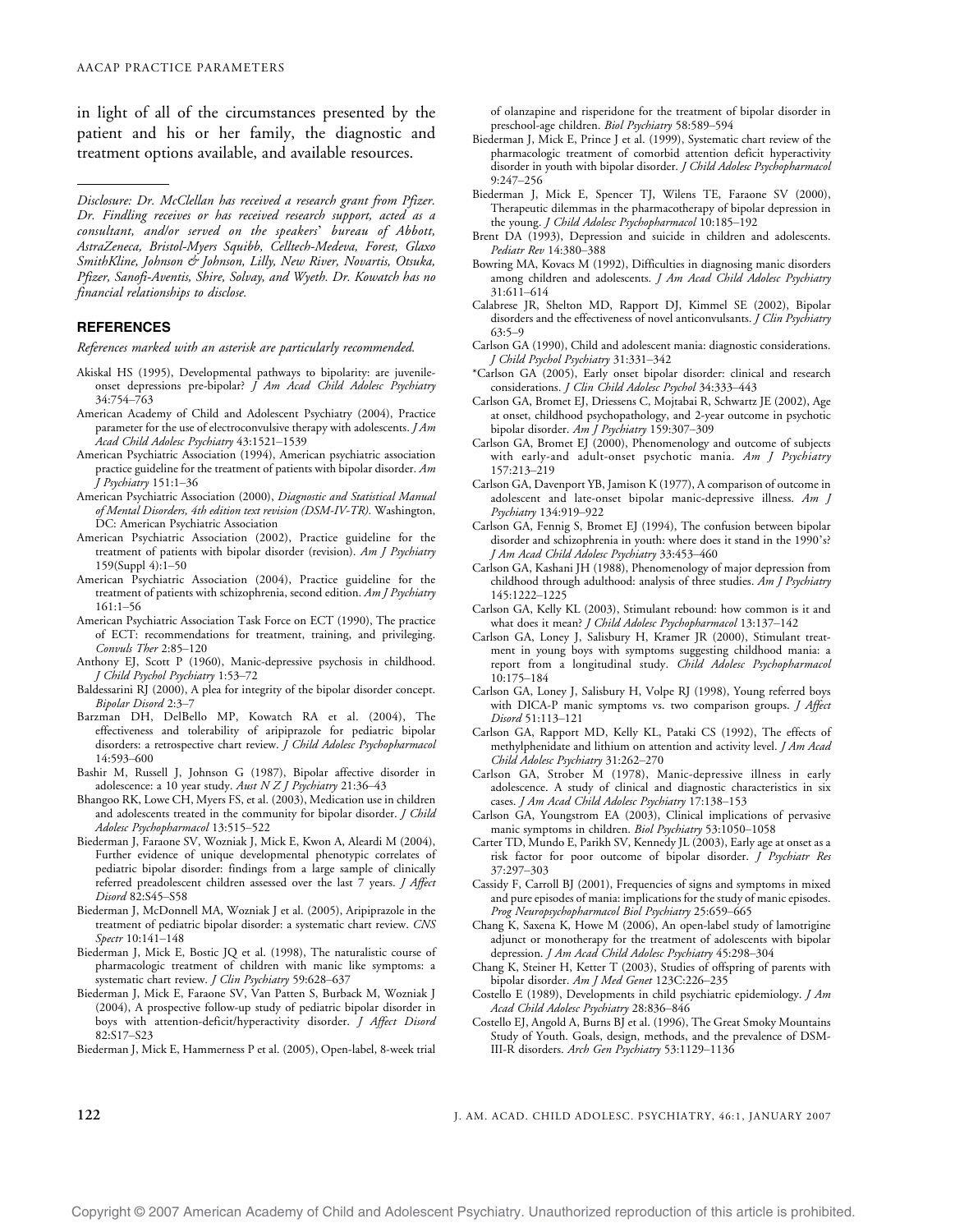- Craighead WE, Miklowitz DJ (2000), Psychosocial interventions for bipolar disorder. J Clin Psychiatry 61:58-64
- Craney JL, Geller B (2003), A prepubertal and early adolescent bipolar disorder-I phenotype: review of phenomenology and longitudinal course. Bipolar Disord 5:243-256
- Davanzo P, Gunderson B, Belin T et al. (2003), Mood stabilizers in hospitalized children with bipolar disorder: a retrospective review. Psychiatry Clin Neurosci 57:504-510
- DelBello MP, Carlson GA, Tohen M, Bromet EJ, Schwiers M, Strakowski SM (2003), Rates and predictors of developing a manic or hypomanic episode 1 to 2 years following a first hospitalization for major depression with psychotic features. J Child Adolesc Psychopharmacol 13: 173-185
- DelBello MP, Findling RL, Kushner S et al. (2005), A pilot controlled trial of topiramate for mania in children and adolescents with bipolar disorder. J Am Acad Child Adolesc Psychiatry 44:539-547
- DelBello MP, Schwiers ML, Rosenberg HL, Strakowski SM (2002), A double-blind, randomized, placebo-controlled study of quetiapine as adjunctive treatment for adolescent mania. J Am Acad Child Adolesc Psychiatry 41:1216-1223
- DeLong GR, Aldershof AL (1987), Long-term experience with lithium treatment in childhood: correlation with clinical diagnosis. J Am Acad Child Adolesc Psychiatry 26:389-394
- Dilsaver SC, Akiskal HS (2004), Preschool-onset mania: incidence, phenomenology and family history. J Affect Disord 82:S35-S43
- Duffy A, Alda M, Kutcher S et al. (2002), A prospective study of the offspring of bipolar parents responsive and nonresponsive to lithium treatment. J Clin Psychiatry 63:1171-1178
- Duffy FF, Narrow WE, Rae DS et al. (2005), Concomitant pharmacotherapy among youths treated in routine psychiatric practice. Child Adolesc Psychopharmacol 15:12-25
- Egeland JA, Shaw JA, Endicott J et al. (2003), Prospective study of prodromal features for bipolarity in well Amish children. J Am Acad Child Adolesc Psychiatry 42:786-796
- Faedda GL, Baldessarini RJ, Glovinsky IP, Austin NB (2004), Treatmentemergent mania in pediatric bipolar disorder: a retrospective case review. J Affect Disord 82:149-158
- Faraone SV, Biederman J, Mennin D, Wozniak J, Spencer T (1997), Attention-deficit hyperactivity disorder with bipolar disorder: a familial subtype? J Am Acad Child Adolesc Psychiatry 36:1378-1387
- Faraone SV, Glatt SJ, Tsuang MT (2003), The genetics of pediatric-onset bipolar disorder. Biol Psychiatry 53:970-977
- Fergus EL, Miller RB, Luckenbaugh DA et al. (2003), Is there progression from irritability/dyscontrol to major depressive and manic symptoms? A retrospective community survey of parents of bipolar children. J Affect Disord 77:71-78
- Findling R, Calabrese J, Youngstrom E (2003), Divalproex sodium vs. lithium carbonate in the treatment of children and adolescents with bipolar disorder. Bipolar Disord 5:23
- Findling RL, Gracious BL, McNamara NK et al. (2001), Rapid, continuous cycling and psychiatric co-morbidity in pediatric bipolar I disorder. Bipolar Disord 3:202-210
- Findling RL, McNamara NK, Stansbrey R et al. (2006), Combination lithium and divalproex sodium in pediatric bipolar symptom restabilization. J Am Acad Child Adolesc Psychiatry 45:142-148
- Frank E, Hlastala S, Ritenour A et al. (1997), Inducing lifestyle regularity in recovering bipolar disorder patients: results from the maintenance therapies in bipolar disorder protocol. Biol Psychiatry 41:1165-1173
- Frank E, Swartz HA, Kupfer DJ (2000), Interpersonal and social rhythm therapy: managing the chaos of bipolar disorder. Biol Psychiatry 48: 593-604
- Frazier JA, Biederman J, Tohen M et al. (2001), A prospective open-label treatment trial of olanzapine monotherapy in children and adolescents with bipolar disorder. J Child Adolesc Psychopharmacol 11:239-250
- Frazier JA, Meyer MC, Biederman J et al. (1999), Risperidone treatment for juvenile bipolar disorder: a retrospective chart review. *J Am Acad Child* Adolesc Psychiatry 38:960-965
- Fristad MA, Gavazzi SM, Mackinaw-Koons B (2003), Family psychoeduca-

tion: an adjunctive intervention for children with bipolar disorder. Biol Psychiatry 53:1000-1008

- Galanter CA, Carlson GA, Jensen PS et al. (2003), Response to methylphenidate in children with attention deficit hyperactivity disorder and manic symptoms in the multimodal treatment study of children with attention deficit hyperactivity disorder titration trial. *J Child Adolesc* Psychopharmacol 13:123-136
- Geller B, Cooper TB, Sun K et al. (1998), Double-blind and placebocontrolled study of lithium for adolescent bipolar disorders with secondary substance dependency. J Am Acad Child Adolesc Psychiatry 37:171-178
- Geller B, Cooper TB, Zimerman B et al. (1998), Lithium for prepubertal depressed children with family history predictors of future bipolarity: a double-blind, placebo-controlled study. J Affect Disord 51:165-175
- Geller B, Craney JL, Bolhofner K, Nickelsburg MJ, Williams M, Zimerman B (2002b), Two-year prospective follow-up of children with a prepubertal and early adolescent bipolar disorder phenotype. Am J Psychiatry 159:927-933
- Geller B, Fox LW, Clark KA (1994), Rate and predictors of prepubertal bipolarity during follow-up of 6 to 12 year old children. *J Am Acad Child* Adolesc Psychiatry 33:461–468
- Geller B, Luby J (1997), Child and adolescent bipolar disorder: a review of the past 10 years. J Am Acad Child Adolesc Psychiatry 36:1168-1176
- Geller B, Reising D, Leonard HL, Riddle MA, Walsh BT (1999), Critical review of tricyclic antidepressant use in children and adolescents. J Am Acad Child Adolesc Psychiatry 38:513-516
- \*Geller B, Tillman R, Craney JL, Bolhofner K (2004), Four-year prospective outcome and natural history of mania in children with a prepubertal and early adolescent bipolar disorder phenotype. Arch Gen Psychiatry 61:459-467
- Geller B, Zimerman B, Williams M, Bolhofner K, Craney JL (2001), Bipolar disorder at prospective follow-up of adults who had prepubertal major depressive disorder. Am J Psychiatry 158:125-127
- Geller B, Zimerman B, Williams M et al. (2000), Diagnostic characteristics of 93 cases of a prepubertal and early adolescent bipolar disorder phenotype by gender, puberty and comorbid attention deficit hyper-<br>activity disorder. *J Child Adolesc Psychopharmacol* 10:157–164
- Geller B, Zimerman B, Williams M, Delbello MP, Frazier J, Beringer L (2002a), Phenomenology of prepubertal and early adolescent bipolar disorder: examples of elated mood, grandiose behaviors, decreased need for sleep, racing thoughts and hypersexuality. J Child Adolesc Psychopharmacol 12:3-9
- Ghaemi S, Nassir K, James Y, Goodwin FK (2001), The bipolar spectrum and the antidepressant view of the world. *J Psychiatr Pract* 7:287-297
- Goodwin FK, Jamison KR (1990), Manic Depressive Illness. New York: Oxford University Press
- Gram LF, Rafaelsen OJ (1972), Lithium treatment of psychotic children and adolescents. Acta Psychiatr Scand 48:253-260
- Harrington R, Myatt T (2003), Is preadolescent mania the same condition as adult mania? A British perspective. Biol Psychiatry 53:961-969
- Hazell PL, Carr V, Lewin TJ, Sly K (2003), Manic symptoms in young males with ADHD predict functioning but not diagnosis after 6 years. J Am Acad Child Adolesc Psychiatry 42:552-560
- Hellander I (2002), A review of data on the health sector of the United States January 2002. Int J Health Serv 32:579-599
- Hsu LK (1986), Lithium-resistant adolescent mania. J Am Acad Child Adolesc Psychiatry 25:280–283
- Jairam R, Srinath S, Girimaji SC, Seshadri SP (2004), A prospective 4-5 year follow-up of juvenile onset of bipolar disorder. Bipolar Disord  $6:386 - 394$
- Joyce PR (1984), Age of onset in bipolar affective disorder and misdiagnosis as schizophrenia. Psychol Med  $14:145-149$
- Judd LL, Akiskal HS (2003), The prevalence and disability of bipolar spectrum disorders in the US population: re-analysis of the ECA database taking into account subthreshold cases. J Affect Disord 73:123-131
- Kafantaris V, Coletti DJ, Dicker R, Padula G, Kane JM (2001), Adjunctive antipsychotic treatment of adolescents with bipolar psychosis. J Am Acad Child Adolesc Psychiatry 40:1448-1456

J. AM. ACAD. CHILD ADOLESC. PSYCHIATRY,  $46:1$ , JANUARY 2007 123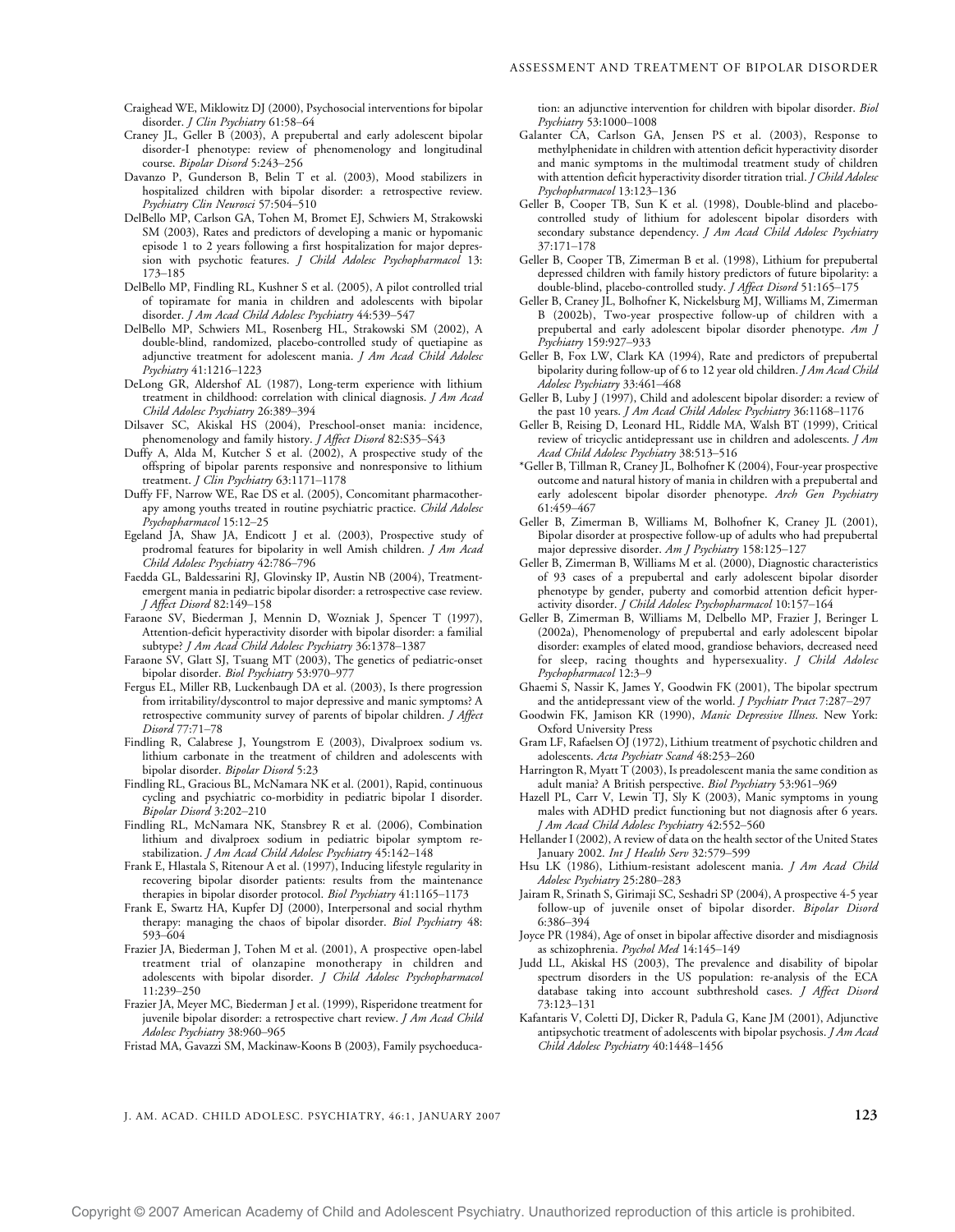#### AACAP PRACTICE PARAMETERS

- Kafantaris V, Coletti DJ, Dicker R, Padula G, Kane JM (2003), Lithium treatment of acute mania in adolescents: a large open trial. *J Am Acad* Child Adolesc Psychiatry 42:1038-1045
- Kafantaris V, Coletti DJ, Dicker R et al. (2004), Lithium treatment of acute mania in adolescents: a placebo controlled discontinuation study. *J Am* Acad Child Adolesc Psychiatry 43:984-993
- Kafantaris V, Coletti DJ, Dicker R, Padula G, Pollack S (1998), Are childhood psychiatric histories of bipolar adolescents associated with family history, psychosis, and response to lithium treatment? *J Affect* Disord 51:153-164
- Katz LY, Cox BJ, Gunasekara S, Miller AL (2004), Feasibility of dialectical behavior therapy for suicidal adolescent inpatients. J Am Acad Child Adolesc Psychiatry 43:276-282
- Keck PJ, Mendlwicz J, Calabrese J et al. (2000), A review of randomized, controlled clinical trials in acute mania. J Affect Disord 59:S31-S37
- Kent L, Craddock N (2003), Is there a relationship between attention deficit hyperactivity disorder and bipolar disorder? *J Affect Disord* 73:211-221
- Kessler RC, Chiu WT, Demler O, Merikangas KR, Walters EE (2005), Prevalence, severity, and comorbidity of 12-month DSM-IV disorders in the National Comorbidity Survey Replication. Arch Gen Psychiatry 62:617-627
- Kim EY, Miklowitz DJ (2002), Childhood mania, attention deficit hyperactivity disorder and conduct disorder: a critical review of diagnostic dilemmas. Bipolar Disord 4:215-225
- Klein RG, Pine DS, Klein DF (1998), Resolved: mania is mistaken for ADHD in prepubertal children: negative rebuttal. J Am Acad Child Adolesc Psychiatry 37:1091-1096
- Kovacs M (1996), Presentation and course of major depressive disorder during childhood and later years of the life span. J Am Acad Child Adolesc Psychiatry 35:705-715
- Kowatch RA, DelBello MP (2003), The use of mood stabilizers and atypical antipsychotics in children and adolescents with bipolar disorders. CNS Spectr 8:273-280
- \*Kowatch RA, Fristad M, Birmaher B, Wagner KD, Findling RL, Hellander M (2005), Treatment guidelines for children and adolescents with bipolar disorder. J Am Acad Child Adolesc Psychiatry 44:213-235
- Kowatch RA, Sethuraman G, Hume JH, Kromelis M, Weinberg WA (2003), Combination pharmacotherapy in children and adolescents with bipolar disorder. Biol Psychiatry 53:978-984
- Kowatch RA, Suppes T, Carmody TJ et al. (2000), Effect size of lithium, divalproex sodium, and carbamazepine in children and adolescents with bipolar disorder. J Am Acad Child Adolesc Psychiatry 39:713-720
- Kraepelin E (1921), Manic-Depressive Insanity and Paranoia. Edinburgh: Livingstone
- Kramlinger KG, Post RM (1996), Ultra-rapid and ultradian cycling in bipolar affective illness. Br J Psychiatry 168:314-323
- Kutcher S, Robertson HA, Bird D (1998), Premorbid functioning in adolescent onset bipolar I disorder: a preliminary report from an ongoing study. J Affect Disord 51:137-144
- \*Leibenluft E, Charney DS, Towbin KE, Bhangoo RK, Pine DS (2003), Defining clinical phenotypes of juvenile mania. Am J Psychiatry 160:430-437
- \*Lewinsohn PM, Klein D, Seeley JR (1995), Bipolar disorders in a community sample of older adolescents: prevalence, phenomenology, comorbidity, and course. J Am Acad Child Adolesc Psychiatry 34:454-463
- Lewinsohn PM, Klein DN, Seeley JR (2000), Bipolar disorder during adolescence and young adulthood in a community sample. *Bipolar* Disord 2:281-293
- Lewinsohn PM, Seeley JR, Klein DN (2003), Bipolar disorders during adolescence. Acta Psychiatr Scand 418:47-50
- Lish JD, Dime-Meenan S, Whybrow PC, Price RA, Hirschfeld RM (1994), The National Depressive and Manic-depressive Association (DMDA) survey of bipolar members. J Affect Disord 31:281-294
- Loranger AW, Levine PM (1978), Age at onset of bipolar affective illness. Arch Gen Psychiatry 35:1345-1348
- Mannuzza S, Klein RG, Bessler A, Malloy P, LaPadula M (1998), Adult psychiatric status of hyperactive boys grown up. Am J Psychiatry 155:493-498
- Marchand WR, Wirth L, Simon C (2004), Quetiapine adjunctive and

monotherapy for pediatric bipolar disorder: a retrospective chart review. J Child Adolesc Psychopharmacol 14:405-411

- Masi G, Perugi G, Toni C et al. (2004), Predictors of treatment nonresponse in bipolar children and adolescents with manic or mixed episodes. J Child Adolesc Psychopharmacol 14:395-404
- McClellan J (2005), Commentary: treatment guidelines for child and adolescent bipolar disorder. J Am Acad Child Adolesc Psychiatry 44:236-239
- McClellan J, Breiger D, McCurry C, Hlastala S (2003), Premorbid functioning in early onset psychotic disorders. J Am Acad Child Adolesc Psychiatry 42:666-672
- McClellan J, McCurry C, Snell J, DuBose A (1999), Early onset psychotic disorders: course and outcome over a two-year period. *J Am Acad Child* Adolesc Psychiatry 38:1380-1389
- McClellan J, Werry J (2000), Introduction-research psychiatric diagnostic interviews for children and adolescents. J Am Acad Child Adolesc Psychiatry 39:19-27
- McClellan JM, Hamilton JD (2006), An evidence-based approach to an adolescent with emotional and behavioral dysregulation. *J Am Acad* Child Adolesc Psychiatry 45:489-493
- McClellan JM, Werry JS (2003), Evidence-based treatments in child and adolescent psychiatry: an inventory. J Am Acad Child Adolesc Psychiatry  $42:1388-1400$
- McClellan JM, Werry JS, Ham M (1993), A follow-up study of early onset psychosis: comparison between outcome diagnoses of schizophrenia, mood disorders, and personality disorders. J Autism Dev Disord 23:243-262
- McGlashan TH (1988), Adolescent versus adult onset of mania. Am J Psychiatry 145:221-223
- McKnew DH, Cytryn L, Buchsbaum MS (1981), Lithium in children of lithium responding parents. Psychiatr Res 4:171-180
- Mick E, Biederman J, Pandina G, Faraone SV (2003), A preliminary metaanalysis of the child behavior checklist in pediatric bipolar disorder. Biol Psychiatry 53:1021-1027
- Miklowitz DJ (2004), The role of family systems in severe and recurrent psychiatric disorders: a developmental psychopathology view. *Dev*<br>*Psychopathol* 16:667–688
- Miklowitz DJ, George EL, Axelson DA et al. (2004), Family-focused treatment for adolescents with bipolar disorder. J Affect Disord 82:S113-S128
- Miklowitz DJ, Richards JA, George EL et al. (2003), Integrated family and individual therapy for bipolar disorder: results of a treatment development study. J Clin Psychiatry 64:182-191
- Miklowitz DJ, Simoneau TL, George EL et al. (2000), Family-focused treatment of bipolar disorder: 1-year effects of a psychoeducational program in conjunction with pharmacotherapy. Biol Psychiatry 15:582-592
- Nierenberg AA, Miyahara S, Spencer T et al. (2005), Clinical and diagnostic implications of lifetime attention-deficit/hyperactivity disorder comorbidity in adults with bipolar disorder: data from the first 1000 STEP-BD participants. Biol Psychiatry 57:1467-1473
- \*NIMH (2001), National Institute of Mental Health research roundtable on prepubertal bipolar disorder. J Am Acad Child Adolesc Psychiatry 40:871-878
- Nurnberger JI Jr, Foroud T (2000), Genetics of bipolar affective disorder. Curr Psychiatry Rep 2:147-157
- Papatheodorou G, Kutcher SP, Katic M, Szalai JP (1995), The efficacy and safety of divalproex sodium in the treatment of acute mania in adolescents and young adults: an open clinical trial. *J Clin Psychophar* $macol$  15:110-116
- Pavuluri MN, Birmaher B, Naylor MW (2005), Pediatric bipolar disorder: a review of the past 10 years. J Am Acad Child Adolesc Psychiatry 44:846-871
- Pavuluri MN, Graczyk PA, Henry DB, Carbray JA, Heidenreich J, Miklowitz DJ (2004a), Child- and family-focused cognitive-behavioral therapy for pediatric bipolar disorder: development and preliminary results. J Am Acad Child Adolesc Psychiatry 43:528-537
- Pavuluri MN, Henry DB, Carbray JA, Sampson G, Naylor MW, Janicak PG (2004b), Open-label prospective trial of risperidone in combination with

124 J. AM. ACAD. CHILD ADOLESC. PSYCHIATRY, 46:1, JANUARY 2007